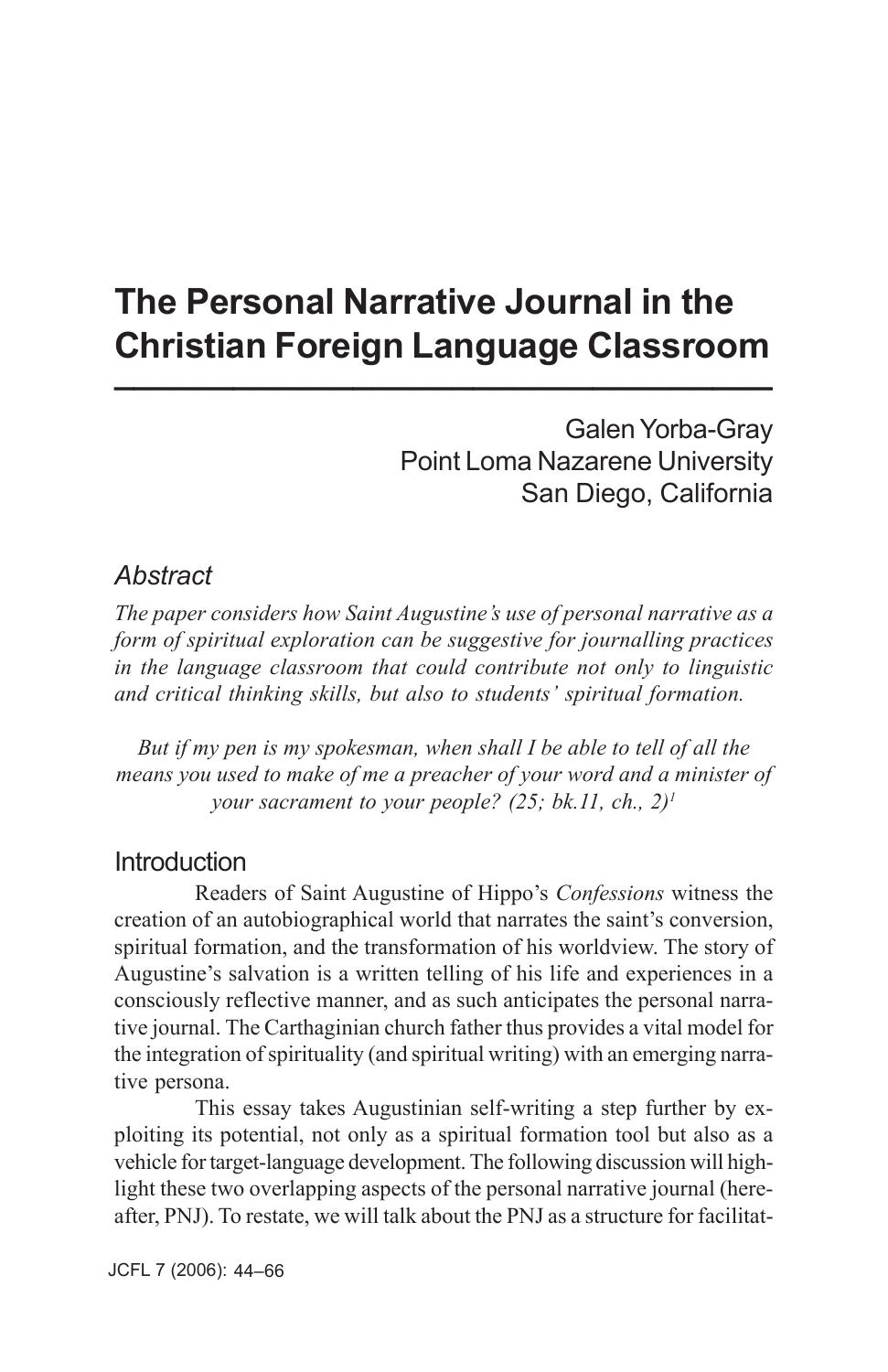

*Figure 1. The personal narrative journal spatially conceived*

ing spiritual formation under a kind of global simulation in the target language.

The ongoing discussion among Christian foreign language professionals over the relationship between faith and learning is due in part to the fact that matters of religious content are not typically a prescribed part of FL courses. The PNJ creates a space where a) spiritual reflection and formation can be facilitated in the target language, and b) measurement is possible due to a user-friendly format (see Appendix II).

With the preceding diagram in mind, we may predict the outcomes of both enhanced spiritual maturity and improved ability to write and think critically in the target language—an overlapping character/skill set to be sure. Limiting factors may include the number of courses taken, student motivation and engagement, stimulation and input by a language professional, supplemental course materials, and the availability of linguistically and culturally authentic resources. Additionally, the PNJ may not be fully appropriate for every upper division course. In a literature course, for instance, students may benefit more from the "interactive reading journal" described by Redmann (487), where literary texts are the focal point. Redmann's model may be adapted, combined with the PNJ, or used in its pure form.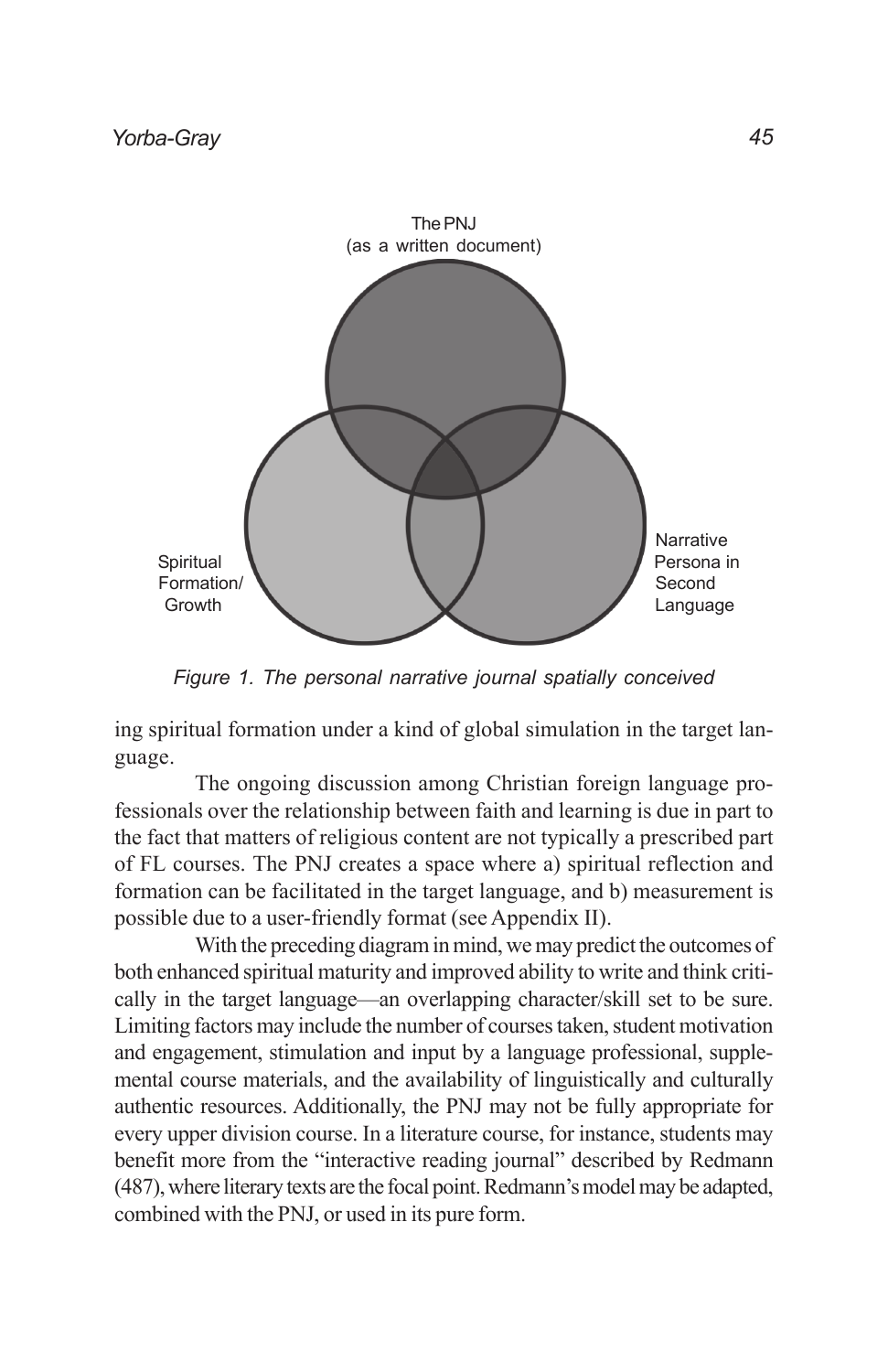# Managing Form and Content in the PNJ

### *1. Structuring Input*

The PNJ is an ideal tool for all levels of skill and content building, especially for conversation and writing. Although the narrative aspect of writing is the main focus, journaling need not become a purely subjective exercise. Unlike a "learning journal" (metacognitive), the PNJ must be done in the target language. This is not to imply that the metacognitive aspect is absent or of little value, only that it is not the *primary* purpose of the PNJ.

Target language journaling requires the stimulus of background schemata and the input of vocabulary clusters and appropriate grammar in the proper sequence provided by the instructor and course materials. Given Krashen's Input Hypothesis, the previous observation may seem to state the obvious, yet comprehensible input can never be taken for granted or the result may be indeterminate or failed schemata (59). Hauptman submits the following working definition for the useful notion of schema:

> Schema theory is essentially a theory that explains the role of past experiences, or background knowledge, in comprehension. According to schema theory, . . . knowledge (or experience) is organized in cognitive structures or *schemata* and stored in our brains at all levels of abstraction. (623)

In addition to life experience, instructional input serves as prime material for schemata and must be accessible and meaning bearing: "*it must contain some message to which the learner is supposed to attend*" (Lee and VanPatten 27). Stated differently by Pritchard, "This process of selecting and ordering sensory input results in the creation and instantiation of schemata, which are then available for use with new information" (276). Journaling tests the soundness of dynamic input in a living laboratory of communication allowing for the essential identity building process related to internal narrative—this is central to the PNJ.

Furthermore, journaling processes and transforms experience and input into a productive skill on both a mechanical and an intuitive plane. A quick overview of the benefits, as in Simons' study, reveals that journaling is self-directed learning (responsible vs. passive): it increases self-awareness, increases awareness of yourself as a communicator, creates an occasion for active participation in class (if shared appropriately and voluntarily), calls for recapitulation and reinforcement both during and after the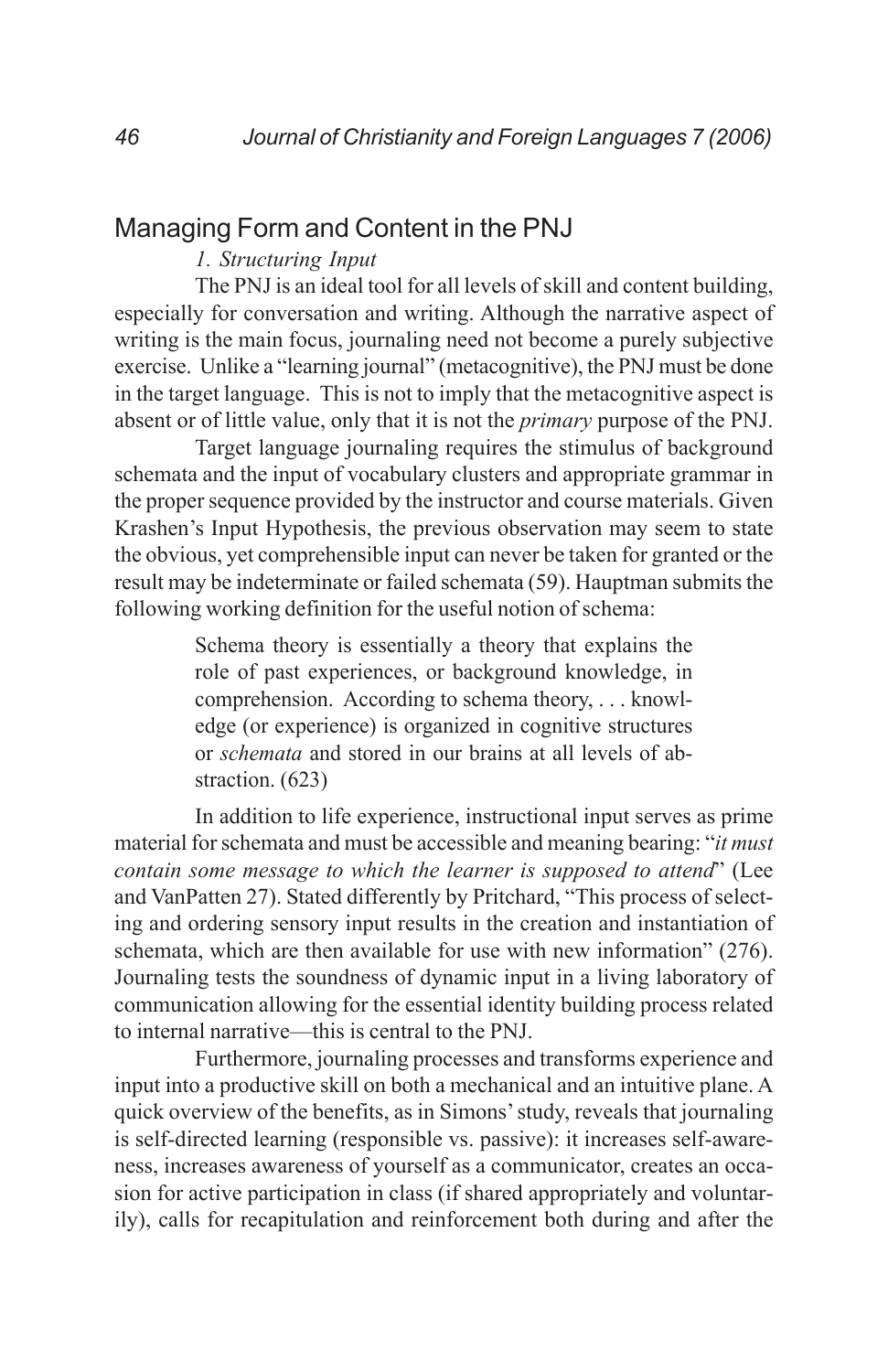course, and allows for evaluation of personal growth (86).

In terms of practical application, a "confessional narrative" of this kind can draw on concrete activities and strategies such as the standard usage of texts, videos, guided discovery and simulations (Storme 658). A student's interior story will also benefit from the following digest: field trips that provide culturally and linguistically authentic experiences, sharing a devotional in class in the target language (emotive, spiritual), writing a personal testimony and sharing it in a public setting, narrating one's life experiences that have taken place in the milieu of the target language, language specific chapel and religious services such as Spanish chapel where the students participate and take ownership, language tables, music for listening (receptive) and singing (productive), $2$  and following a "contentapproved" (i.e., "decent") *telenovela* as a class project. Additional activities could include writing and saying prayers (both liturgical and spontaneous), scripture memorization, culturally authentic meals (especially where the target language is spoken), programs such as poetry recitals, talent shows, drama presentations, and musicals; and finally, the use of a text that provides a chapter/schema node for spirituality.<sup>3</sup> All of these activities may in turn be written about in a reflective way.

Professors in universities with a foreign language requirement at the entry level may face a special challenge. Due to class size and the realities of evaluating large numbers of journals it may not be feasible to have a complex journal component. In such cases, a Spanish text like *¿Qué tal?* offers a partial solution in its Laboratory Manual. The writing section for each chapter contains a composition exercise called "Mi diario," which at least gives students an opportunity to write on a variety of chapter related themes from a personal perspective. Where appropriate, these themes can be "doctored" by the language instructor to include some form of spiritual interpretation or reflection. As a minimum it is helpful to have initiated the practice at the entry level. The typically smaller classes at the intermediate level and above make meaningful interaction with the journaling process more of a reality for most students and professors.

### *2. Assessment*

The specifics referred to above produce a textual artifact which can be measured by a rubric. Of importance in this regard are proficiency levels and narrative development, which offer a partial way of managing and monitoring the PNJ. Several brief examples should suffice.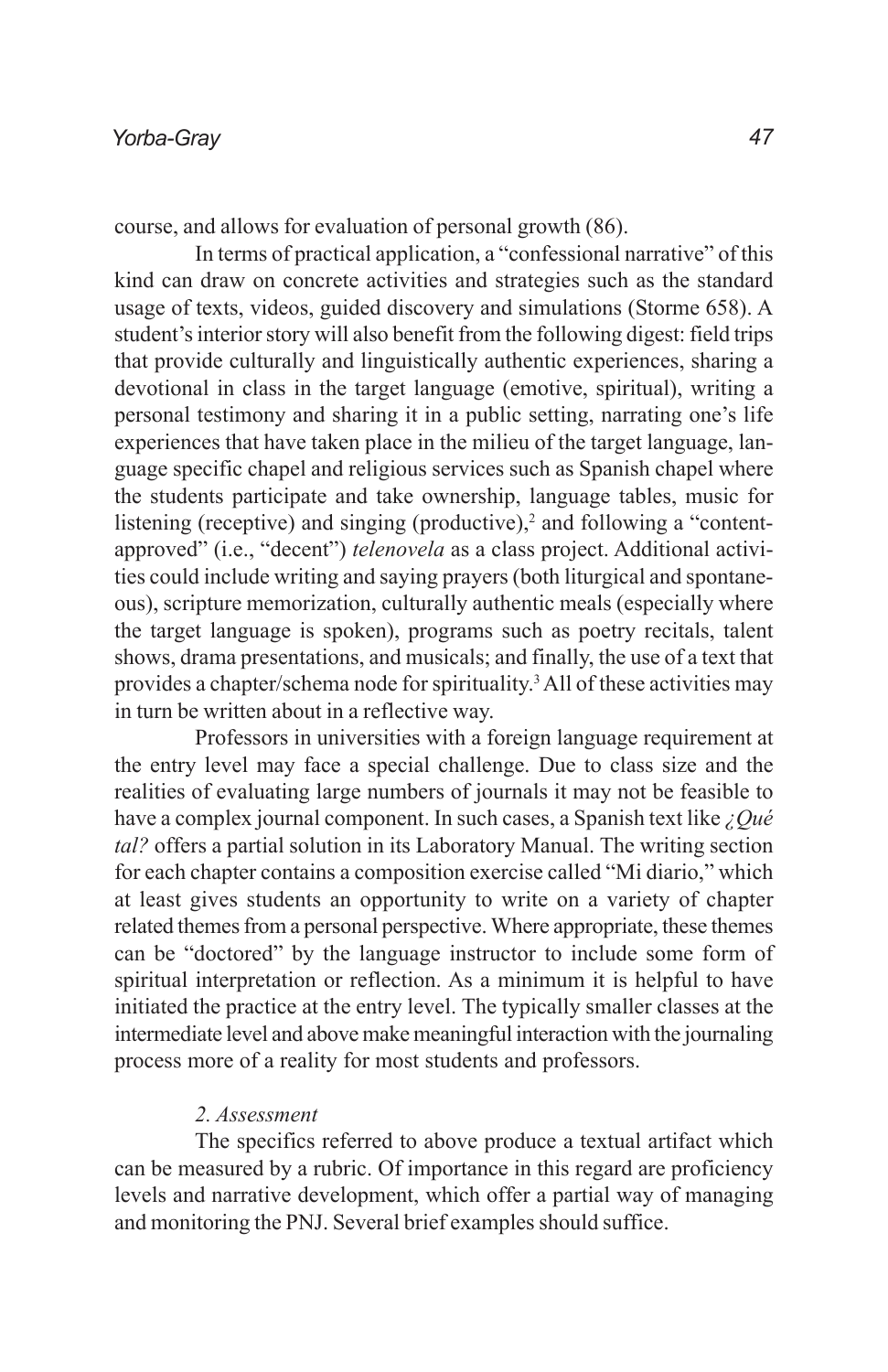Within the parameters of structured level appropriate input speech can begin to surface for the adult learner. At the Novice level of oral speech individual words and phrases start to emerge.<sup>4</sup> Similarly, in writing the novice is able to copy or transcribe familiar words or phrases and reproduce some from memory (*Speaking Guidelines*). This appears to be a pre-narrative stage with regard to the target language, yet it is not beyond the basic introductory forms of story, such as in children's picture books. Kupersmitt and Berman conclude that "Overall narrative construction appears to be affected by level of overall development and maturation, less so by level of language mastery" (308). In other words, the language professional needs to innovatively apply an awareness of both language proficiency levels and narrative capability since they do not always match. At the university level, even the young adult beginning student may have some essential narrative tools present, but lack the vocabulary and implicit language system to fill the forms.<sup>5</sup>

Nevertheless, the struggle implied by the breakdown between narrative capability and linguistic lack seems to be a valuable experience for the learners. My first year, second semester students (novice/novice+) are required to keep a personal narrative journal and do suffer some frustration from the "half-full" toolbox syndrome, yet they manage to stretch themselves into generally comprehensible level-appropriate narrative containers. Since discrete sentences emerge at this level, their capacity for self expression is analogous to children's budding story telling abilities (cf. Kemper 105). For assessment purposes, it seems reasonable to factor in both narrative skill growth and proficiency level.

At a more advanced level, speakers write paragraph length narratives and descriptions of a factual nature (*Writing Guidelines*). As an advanced speaker of "Christianese" in book 2 the Carthaginian saint begins to narrate his youthful sins, giving shape and life to his story—his life narrative—in terms of his present Christian perspective and understanding. He begins to confess his life (77; bk.4, ch.6). Simple narration of this kind serves to fix the structure. To tell *what* happened is prerequisite to explanation, understanding, and ultimately to making meaning from the text of one's life. Augustine's understanding of the Christian life, both before and following his full-blown conversion, is a traceable process in his memoirs. He begins to narrate with an analytical eye, which in language proficiency terms would move him well within the range of a Superior level speaker / writer. My intention with this analogy is not to imply exact equivalencies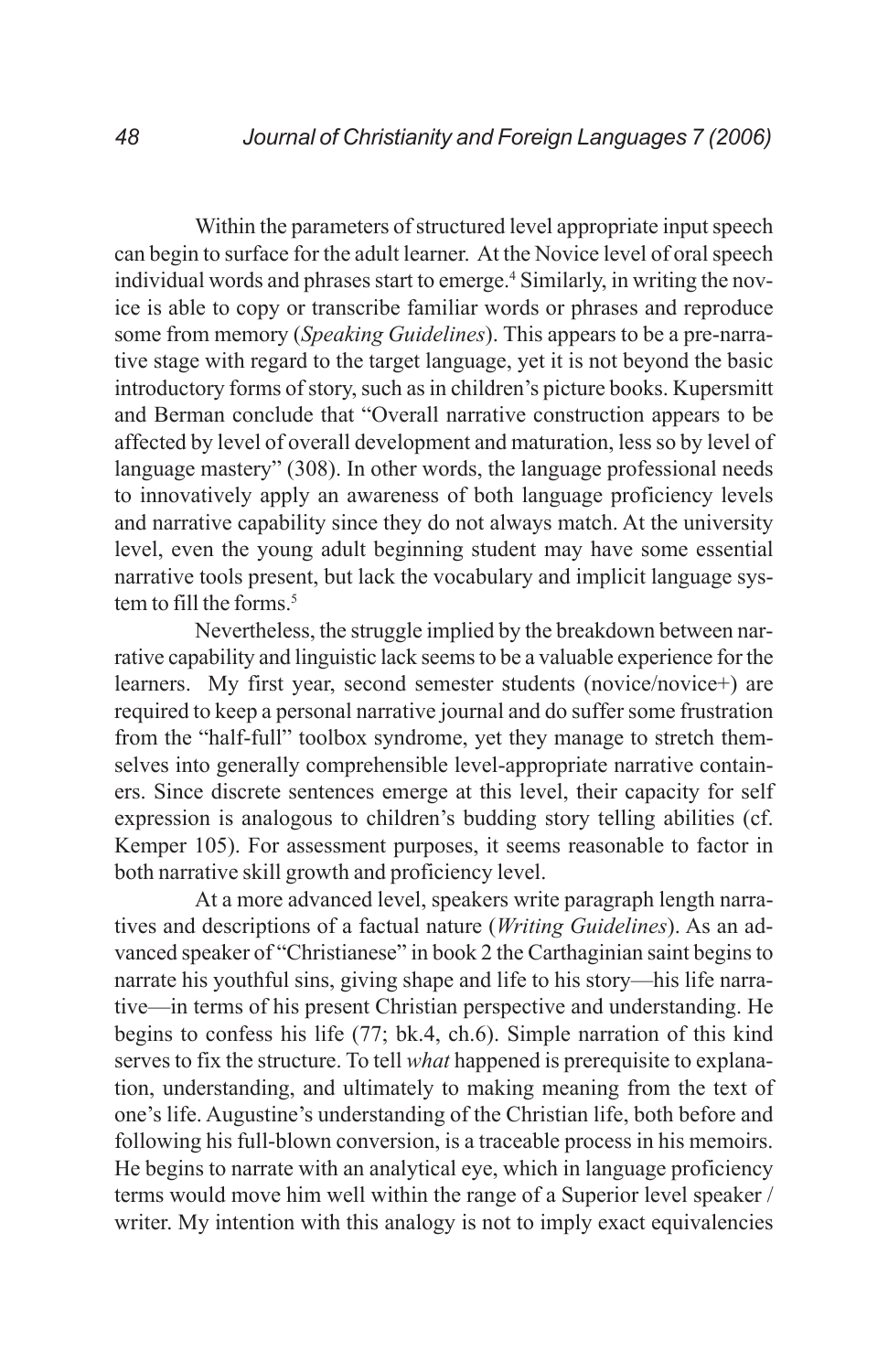between language proficiency levels and levels of narrative self-expression. However, a general awareness of both processes will help the language professional monitor growth in these two interrelated and often overlapping areas.

How to best take advantage of and channel emerging narrative levels into target language proficiency and channel them into the story of students' spiritual formation is our objective. Careful assessment rounds out the picture: "When learning outcomes and grading criteria are clearly stated, students know what role their expression of faith versus their language skills plays in relation to their grades" (Beatson 68). The appendices to this article show what one professor has done.

On another level, student writers also assume recognizable roles while carrying out their tasks, and these have assessment implications as well. Writer roles may be observed in our laboratory model, Saint Augustine, whose self-generated narrative fits Miller's list of basic elements for narrative (75): There is 1) a protagonist (Augustine remembered), 2) an antagonist (internal resistance from his unconverted self and the Manicheans), and 3) a witness (in addition to God as witness we find his emerging would-be Christian self in the text, which is always becoming his observing self as writer). It is noteworthy that these three dramatic parts (protagonist, antagonist, and witness) are present in each student, suggesting process as a measurable phenomenon (participation, oral and written production), where students write, resist,<sup>6</sup> and reflect. Assessing resistance and reflection requires subjective intuitive evaluation, but can be quantified to a degree by an expectation check list.

#### *3. Evaluative Tools*

Evaluative tools essentially allow us to assess the process itself. Student surveys and anecdotal feedback, in conversation and in an anonymous format, are indispensable in helping professors and language instructors realize their objectives. Appendix III, "Personal Narrative Journal Student Evaluation," is a beginning step toward consciously scrutinizing the PNJ and one way to involve students in creative feedback. Students can critically evaluate the journaling process, reflect on it subjectively, and add an anecdotal layer to the mix.

The sample of evaluations considered here, while not large, nevertheless offers feedback worth consideration. For example, there were mostly positive responses to several core objectives of the PNJ: "Personal entries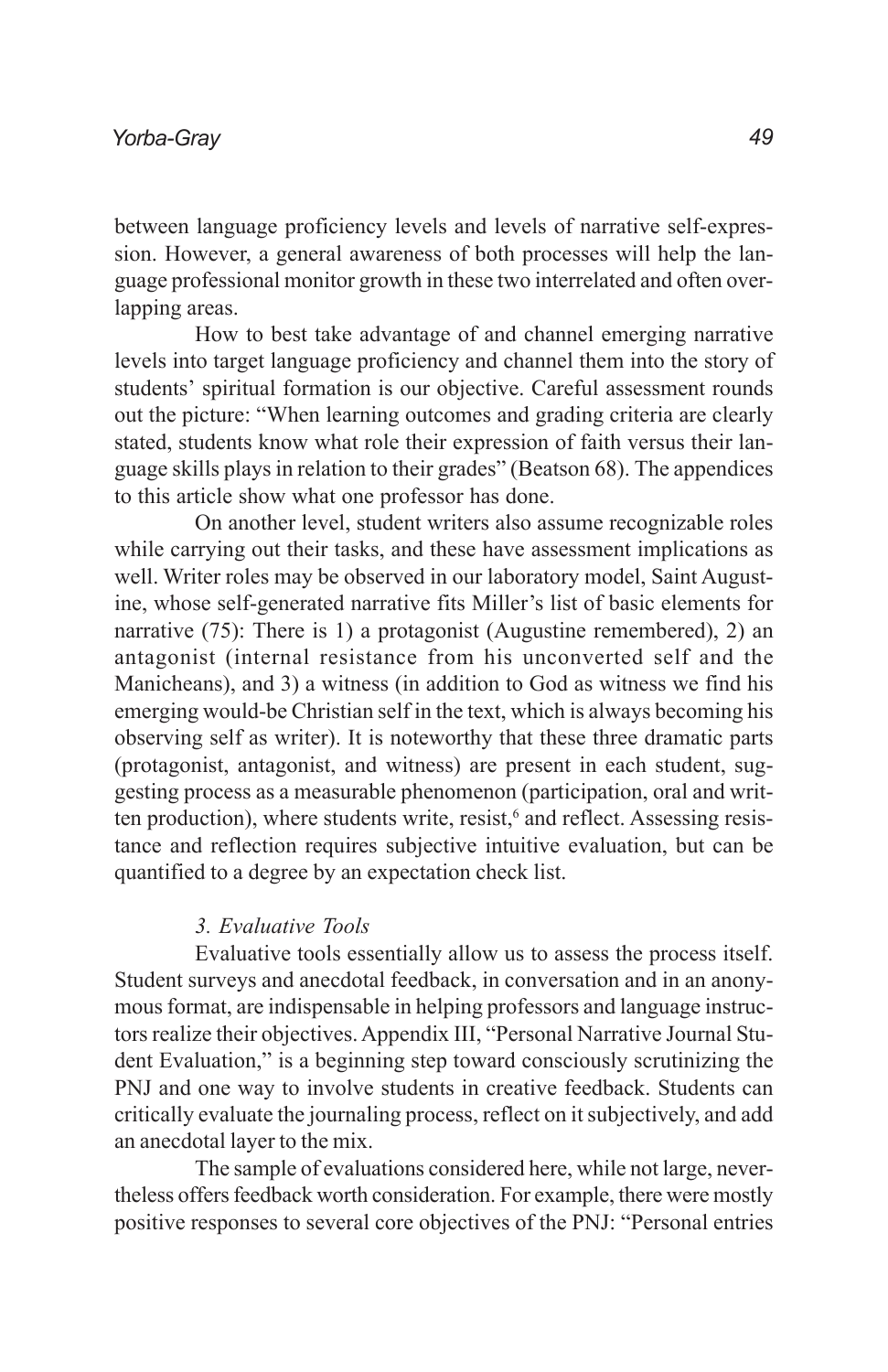(your story)," "I feel more comfortable about writing in Spanish as a result of the PNJ," and "The personal narrative journal has overall been a positive experience." Under the section "My grammar, spelling and vocabulary have improved," most students perceived themselves as much improved.

However, some sections came out less favorably. Although more than a few students´ journal entries seemed to indicate breakthroughs in the area of spiritual awareness, this was not broadly verified on the evaluation forms, where the mean answer was "helped some." One result of this outcome on the evaluations is the present effort to find a greater and more effectual integrative role for spirituality in the PNJ. Worth pondering: How accurate are students' perceptions of their own spiritual growth, and does the professor's desire to see higher scores in this section color the results in some subtle way?

## Cultivating a Narrative Persona in the Target Language

Turning to the core notion of a narrative-generated self or persona, the Scriptures use the metaphor of the human heart or self as a medium receptive to writing. Romans 2:15a is a case in point: "Since they show that the requirements of the law are written on their hearts" (NIV).<sup>7</sup> The self, however, is not only a passive receptor text; it in turn writes and enunciates. But as Byrne notes:

> The remembering and writing self is always different from the remembered and lived self. The function of the writer's 'life' story is to close this gap by showing how the past and distant self became the present narrating self. (15)

This principle is true of Augustine's life narration-confession as surely as it is of a second language learner who seeks to define his or her emerging bilingual-bicultural self in the ongoing process of identity making and spiritual formation. The writing and/or verbalization of this process feeds an energizing circle, which in turn instantly becomes an object of reflection by the becoming self. An individual's developing spirituality serves as a kind of values filter and monitor that administers the process globally and in turn feeds back into the cycle.

Although some artificiality in self-writing is unavoidable, the selfnarrative journal fosters the creation of a persona. This was Augustine's approach to his own story—the creation of the "I," or "subject of the narrative," as reported by Horne (68). The emerging self as subject in a PNJ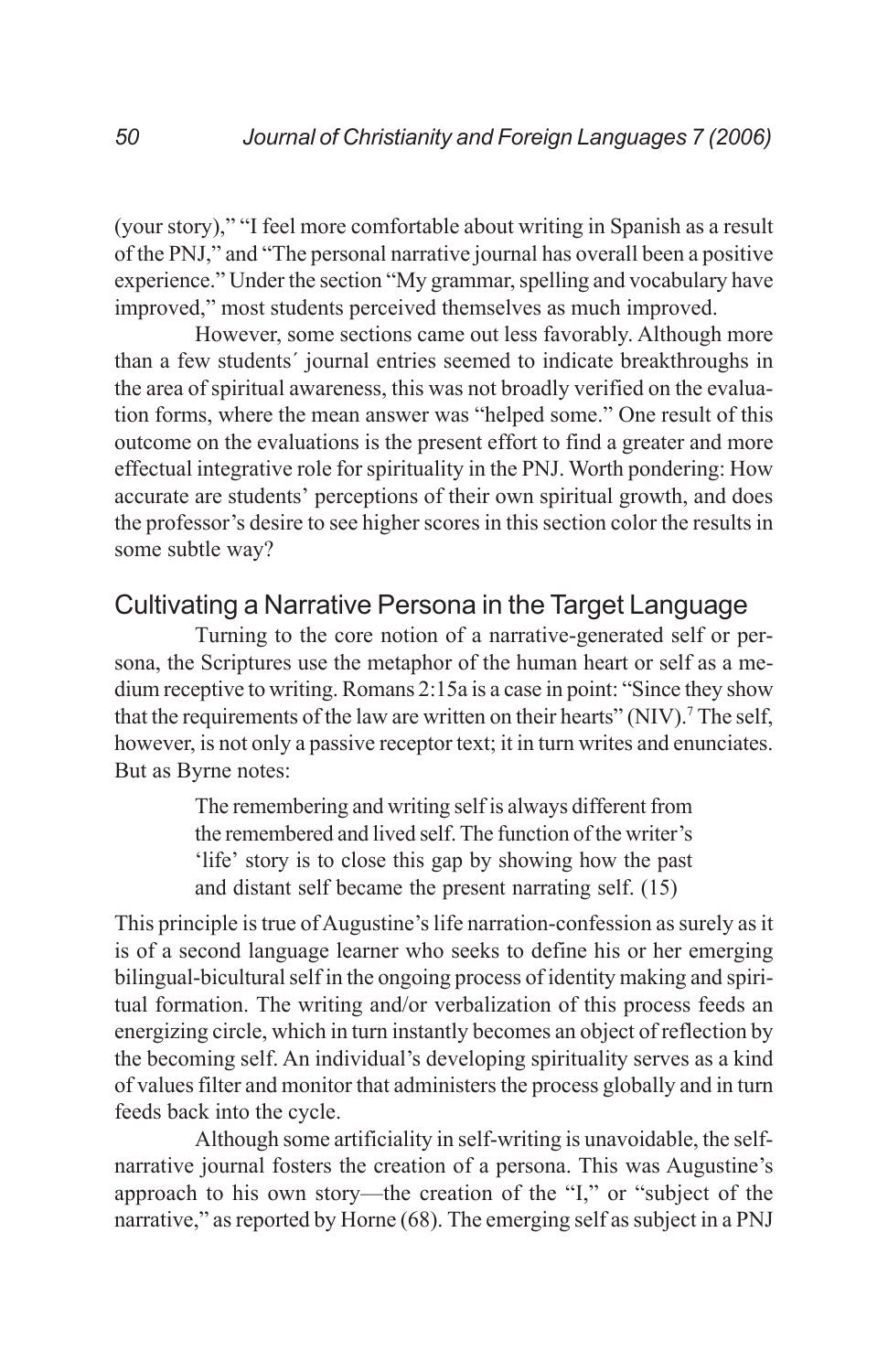#### *Yorba-Gray*

is therefore by implication the re-creation of the person by the recollection of the past, and its casting into narrative, typically written, form. To be sure, the past which is reported may be as recent as the movement from event to paper. Horne's perceptive observation is central to the raison d'être of the PNJ: "It is the shaping of the remembered events in a narrative form that bestows meaning and a renewed grasp of one's personhood. One is, so to speak, the story one tells oneself. One constructs one's personality in the telling of the story" (69); doing so in the target language is a personalized and hence effective means to accentuate acquisition.

#### *1. Why Narrative?*

It is generally conceded that narrative is an essential element of our identity as learners. Miller, for example, notes that "in a continuous silent internal activity, we tell stories to ourselves all day long" (66). For McGrath, there is significant evidence that most people find it easier to think in narrative forms rather than conceptual terms (24). Keeping a journal allows narrative to function within productive boundaries and contributes to the building of a personal history and a life-long skill (Simons 16). Narrative production is also performative, compelling further learning in a particular path (Miller 78). The latter is particularly noticeable when students have had rewarding ministry experiences in the target language, which they then recount in writing.

The internal narrative tells "stories," but equally important, it tells *our* story. For Kemper, "stories transmit cultural and individual traditions, values, and moral codes" (99). This is high interest information for professors and teachers who seek to make spirituality an integral part of the learning and formative experience. The individual's stories can be tapped as a source or used as receptive structures for directed input. An assignment to describe the role of prayer in solving a family crisis would be a guided journal assignment of this kind. It could be further structured by suggesting the use of particular grammatical forms or tenses such as past narration showing preterit/imperfect aspect.

### *2. Cultural Aspects of Narrative Germane to the PNJ*

As students acquire more extensive schemata, they become more capable (as did Augustine with his new "Christian culture") of recasting their story in culturally transferable terms. Reynolds has shown that schemata—in addition to storing information—also house cultural knowledge,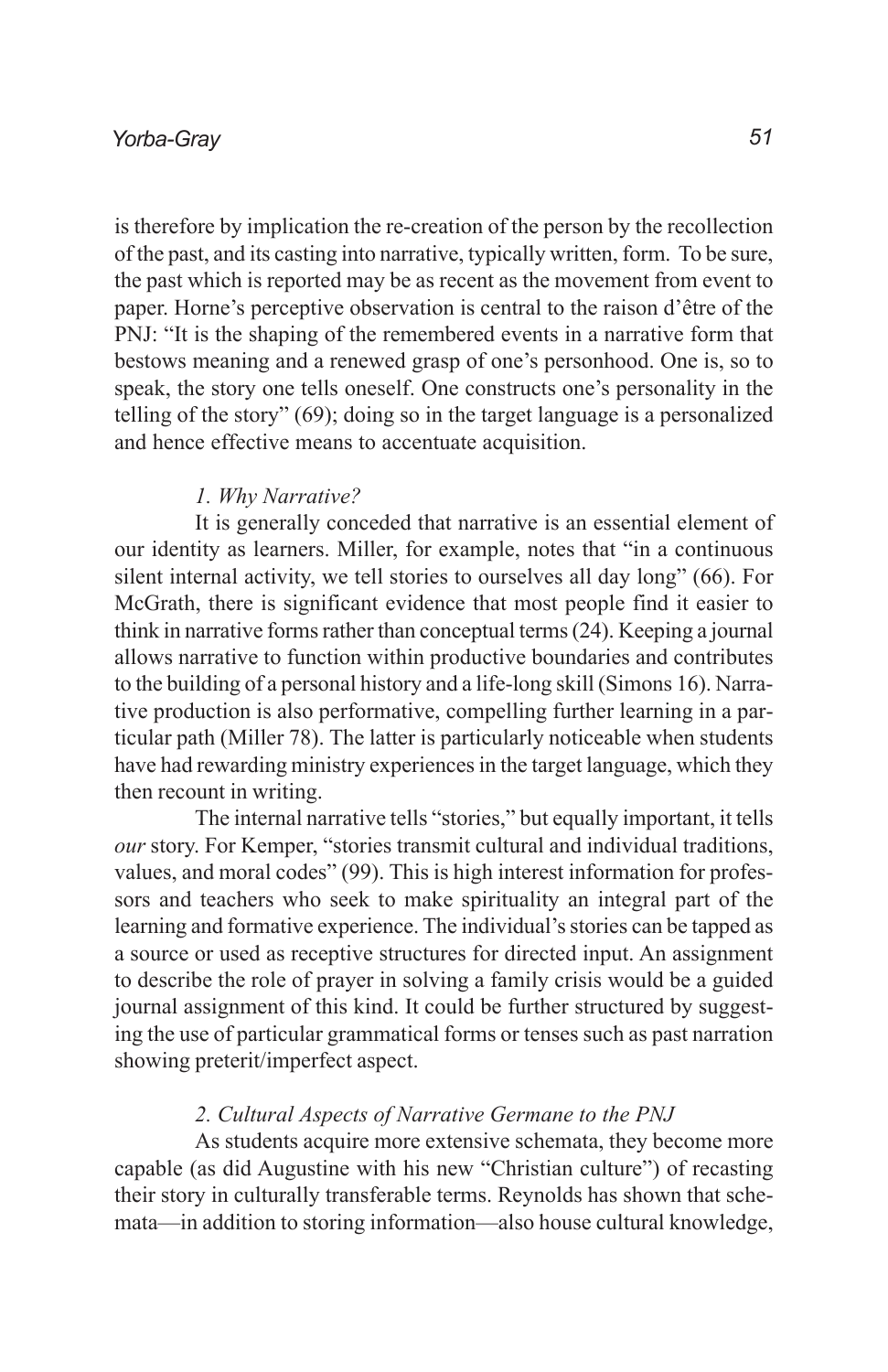beliefs, and values. These all influence comprehension processes (354), and facilitate "cultural transferability."

Cultural transference skills must be developed and integrated since, as Camery-Hoggatt points out: "there is rhetorical play between the different schemas housed under a single word. That rhetorical play is almost always untranslatable into a different language" (65). Indeed, a term may house schematic nuances in the new language that create gap-filling traps for the unwary or uninformed. How such "traps" work is familiar to language teachers acquainted with problematic cognates, and may be exemplified anecdotally: During a trip to Mexico, one student reported a communication impasse because she understood *enseñar* only as "to teach" while a frustrated native speaker vainly tried to make her understand "to show." The student's gap-filling mechanism only allowed her to supply meaning in one way. Upon her return to the classroom, however, she had a kind of linguistic epiphany when for the first time she noticed classroom usage of *enseñar* as "to show." In this case the gap was felicitously filled after the fact.

If reading culture and literature requires receptive gap filling, then the production of speech and writing requires the filling of "performance gaps." By this I mean that the lower the proficiency level the more likely the bucket is to come up dry as the mind searches for the deep aquifer of appropriate schemata. Strategies for filling performance gaps include circumlocution, reflecting, body language, the use of gambits, memorized phrases, proverbs, sayings, jokes, memorized word plays, dialogue fragments, pop culture insider bits, knowledge of literary and artistic cultural artifacts; and, in the church, prayer formulas, liturgy, hymns, choruses, well-known Bible passages, preaching clichés, and so on. Strategies like these augment the learner's communicative language ability by adding content (lexicon) to the implicit linguistic system (Lee and VanPatten 16–17) and to schematic hierarchies.

The above discussion highlights the role of cultural competence. If we do not wish to misread and be misread by the target culture, and propose to construct a culturally authentic self-narrative in the target language, we should take cultural proficiency very seriously indeed. This is the reason that I have included description of *and* response to culturally and linguistically authentic events as part of the requirement for journal writing, because it obliges significant cross-cultural interface, oral inter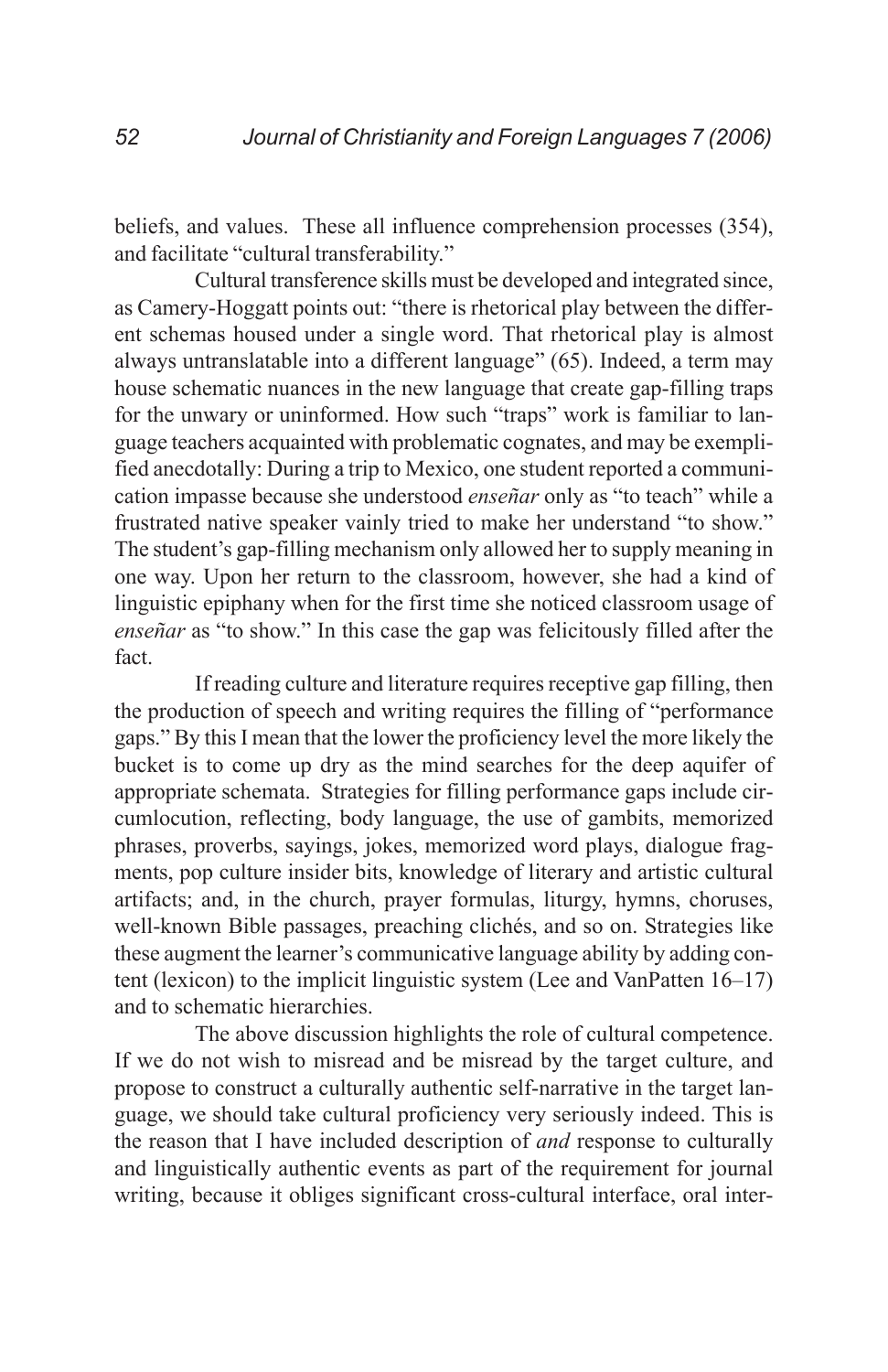change, and negotiation of meaning through actual events and reflective critical evaluation.

### *3. The Role of Memory*

Combined with cultural perception, memory provides the building blocks for narrative recreation; and memory, as the Carthaginian Saint stresses in his *Confessions*, must be (re)collected. His term of choice is *cogito,* meaning "I think," and is related to *cogo,* "I assemble" or "I collect" (219; bk.10, ch.11). The root of our English word "re-cognize" can easily be seen to involve a type of retrieval system in which that which has been learned is "reassembled" and made available for narrative use. Based on this understanding of recollection, Augustine combines narrative with his newly acquired Christian skills as he plumbs his memory and cries out in prayer: "O Lord, my Helper and my Redeemer, I shall now tell [*narrabo*] and confess [*confitebor*] to the glory of your name how you released me from the fetters of lust which held me so tightly shackled and from my slavery to the things of this world" (166; bk.8, ch.6). *Narro* deals more with the autobiographal level while *confiteor* is more applicable to the notion of an inquiry into the meaning of his experience.<sup>8</sup> Earl's comment that "In the *Confessions*, both philosophy and history (personal and Scriptural) are fused into a single system" (19), speaks to the holistic approach suggested here where language and individual life narratives are not divided. Augustine's narrative is not a flat rehearsal or "re-collection" of memory, but is an integrative telling of past experiences into the present. An integrative (re)telling of the past is a powerful interpretative and formative tool, which for students can be contextualized in terms of the target language and their religious community. This is particularly significant in the Christian classroom where ideally, the student's general spiritual formation and "shaping" is made to interface in an interdisciplinary manner.

The assumption here is that all narrative—written and oral—in some sense originates as a memory-based phenomenon. Theoretical studies have generally shown the fallacy of attempting to separate writing from speech, since they are two aspects of a single linguistic occurrence.<sup>9</sup> Augustine stresses the oral aspect of his confessions—a sacrifice offered by his tongue—while nonetheless expressing them in written form  $(91; bk.5,$ ch.1). Behind the partnership of written and oral discourse, the forms that the *Confessions* take create the stage for creative expression in terms of a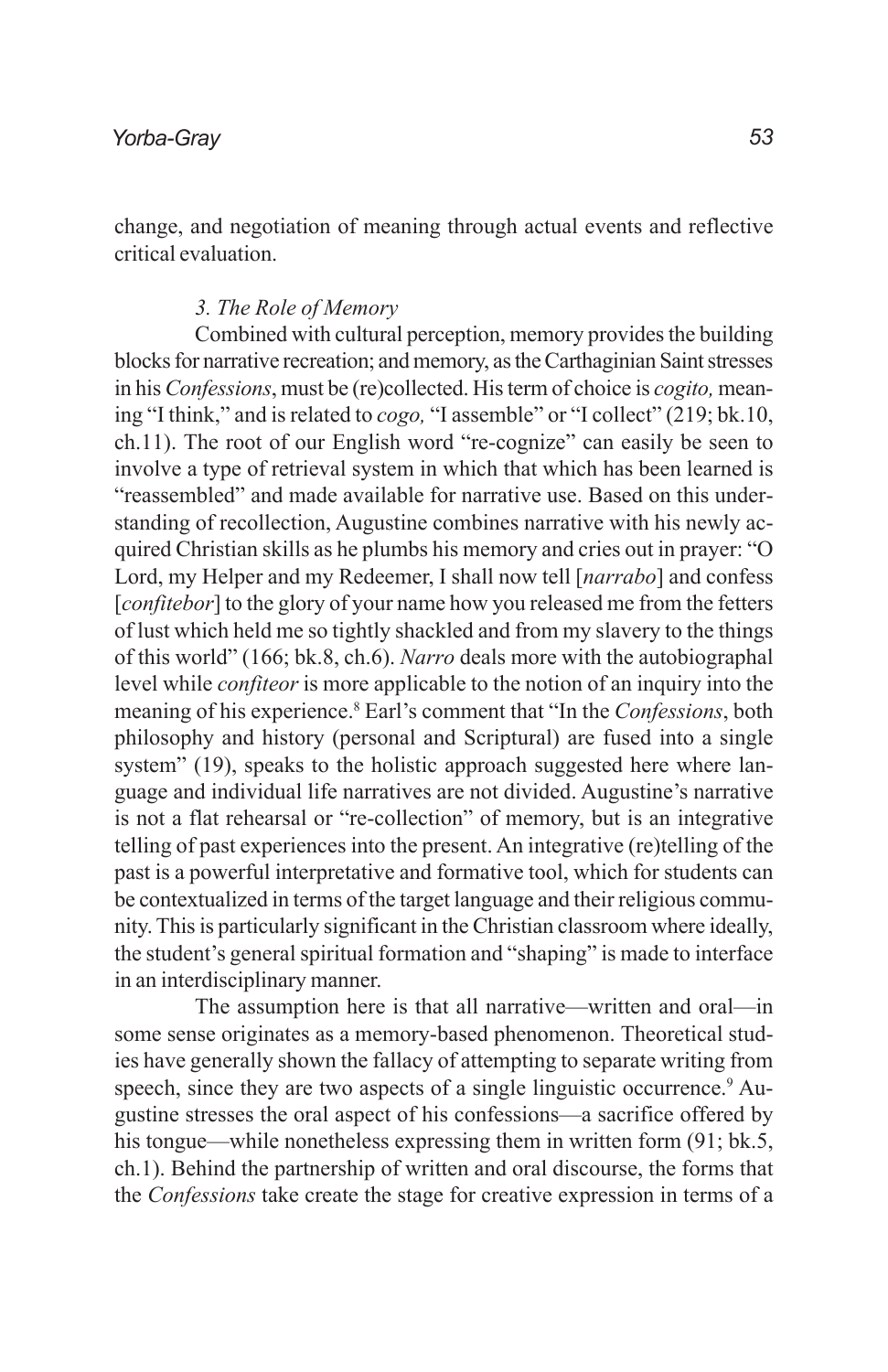newly emerging identity: his innermost thoughts are revealed, his soul praises God, and his lips pray. Apparently, Augustine formulated his Christian identity by writing and processing his confessions over time, reflecting as witness how his own spiritual formation was taking shape in his consciousness (Crosson 28).

Augustine notes that he has laid out the confession of his history before God because it is still alive in his memory (52; bk.2, ch.9). The point to emphasize here is that he does not simply leave his memories dead and buried, but that he reacts and interacts with them from his present perspective. Memories are a fundamental source that students may draw on as they construct new schemata to describe and define personal interior narratives; memories, however, must be nudged into the new linguistic containers of the target language. This was the case when students in my intermediate Spanish class wrote on an experience that had deeply impacted their life's perspective. Using the target language, most of them referred to compassionate ministry outreach in various Latin American countries—trips which had profoundly altered their way of seeing the world. Sehnalek and Warford emphasize the value of personal experience of this kind, describing it as "el proceso de negociar la nueva identidad sociocultural" ("the process of negotiating the new sociocultural identity") (172).

Writing the record of one's journey dips into what Augustine calls "a vast, immeasurable sanctuary" (216; bk.10, ch.8). Memory, so described, is the deep source for one's inner narrative world, and as part of the soulself it may take on concrete dimensions as it is transformed from idea into writing. All that is necessary is that the students begin to intentionally contextualize, report, and interpret what has happened to them in the past and what is currently happening in their personal histories. The ultimate goal is to transcend observation and become fully engaged participants who are able to draw on their memory-narrative as a primary source for productive skills. Guidance must be offered, however, as some students require substantial structure so that they do not drift off into repetitive banalities (cf. Appendix I).

Another reason why memories efficaciously supply narrative material is because they are frequently connected to emotion, and memory on the affective level enhances autobiographical self-revelation. Feelings are more intangible than reporting facts or mere lexical recall. Augustine's recollection of his feelings (51; bk.2, ch.8) is significant because the emotions imprint the memory pool in a different way than the image of a table for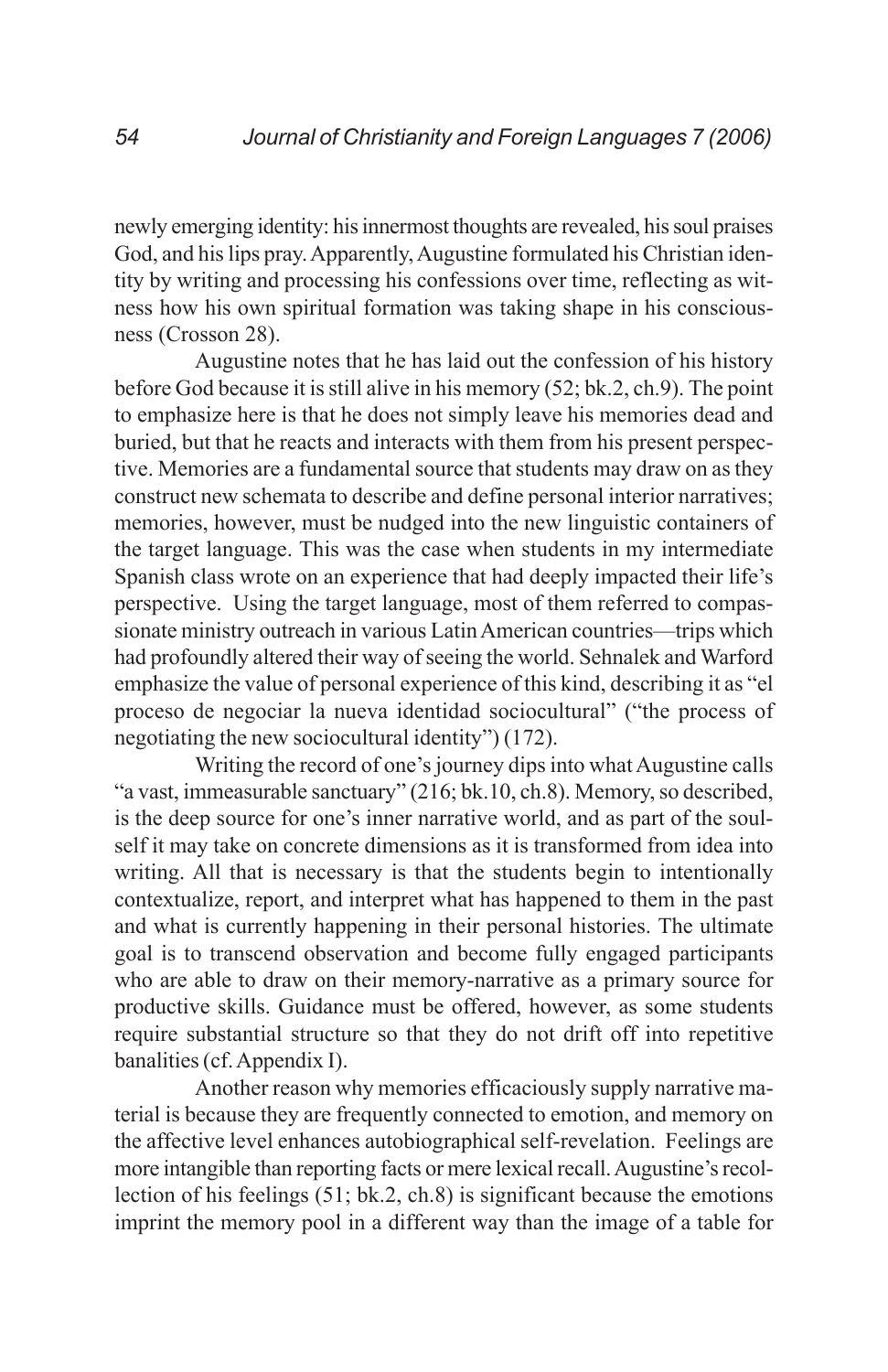instance. A beginner may say "mesa" and point to the table, but only an Advanced plus or a Superior speaker is likely to understand *gozo* as more than a simple signifier without first having to pass it through a translation filter that labels it as *joy*. Its meaning once acquired is also an emotional imprint, and in all likelihood experience-related. Augustine does not spare himself the twinge of self revelation in this regard: "When shall I set down the record of those days of rest? One thing at least I shall not fail to tell, for I have not forgotten the sting of your lash nor how quickly your mercy came and in how wonderful a way" (189; bk.9, ch.4). One student in Spanish Conversation and Composition had suffered a family tragedy the previous year. When it was her turn to lead the opening class devotional in Spanish, she finally felt free to share about this and seek prayer support from the rest of the class. Her telling was both therapeutic and revealing in terms of spiritual self-narrative development. This was a transformative step for the student and resulted in a more positive experience in the class from that day forward.

A similar kind of memory to the emotionally tinged ones discussed above, and accessible through specific schemata, are those that are based on the senses. The example of our "seen" table previously noted, is of this variety. Sense perception guides memory, which in turn works off sensory perception nodes. Augustine notes that memory preserves everything separately, according to its mode of entrance whether through the eyes, the ears, or through smell, taste, and touch (214; bk.10, ch.8). In this way the memory may serve the emerging interior narrative, since images imprinted by way of the senses tend to be concrete. "Taquitos de carne asada" for example, may carry vivid impressions of smell, taste, touch and sight (and be event related), and will probably be remembered connecting all of these areas. They are not likely to be remembered as "little-roast-beef-tacos-in-translation."

This becomes evident in the experiences of people who return from study abroad programs and have trouble finding the English equivalent for ideas, names, or experiences uniquely acquired in the host country. In the case of idiomatic expressions, sayings, and proverbs the same truism holds. Ideas and the words that represent them generally must be "reloaded" in the target language. We are now back in the neighborhood of our *gozo* (joy) example above. Augustine puts it this way:

> For we should not know happiness unless we knew what it was. We have heard it named and we all admit that it is our ambition to achieve it, for we do not take pleasure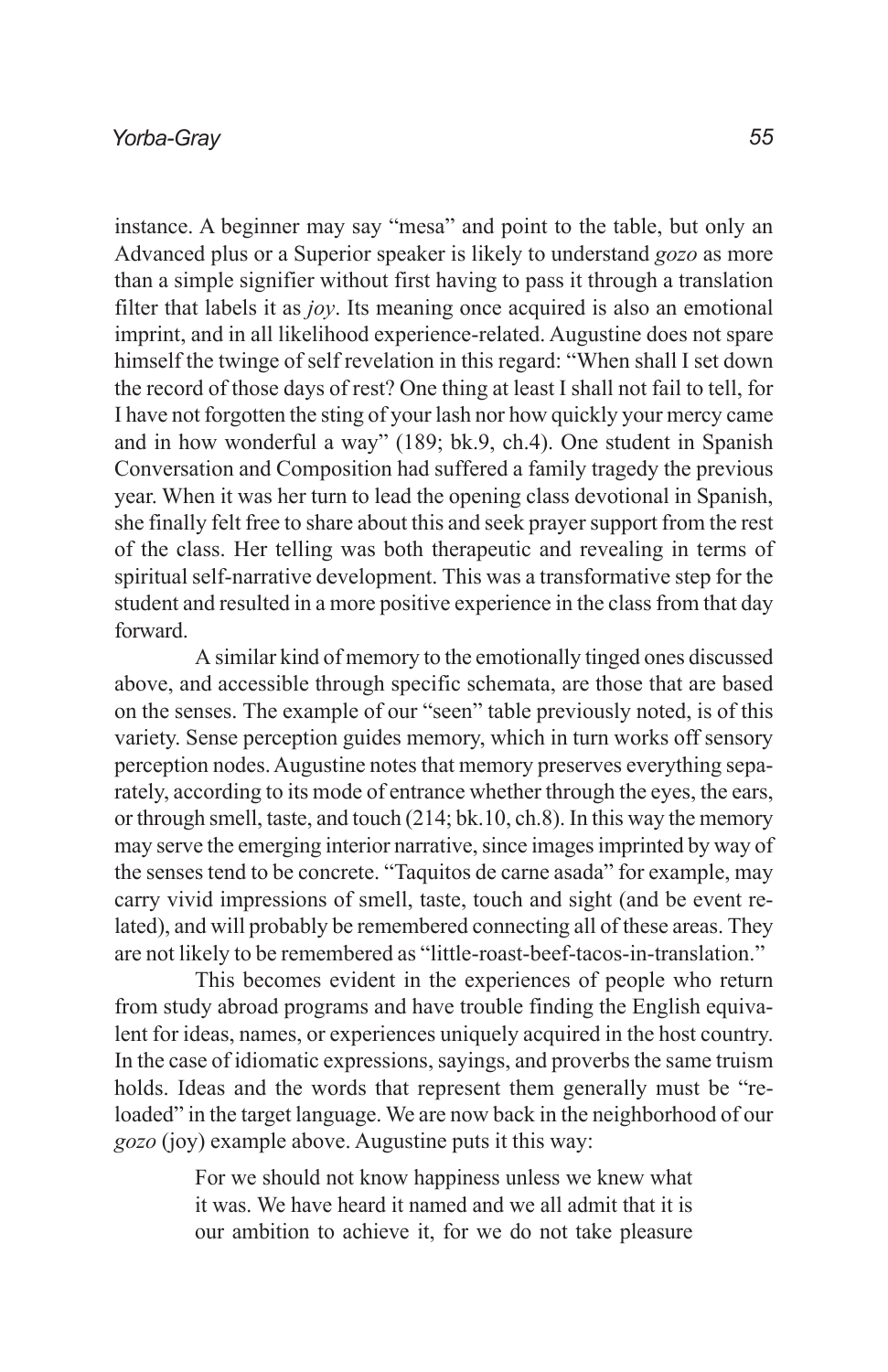simply in the sound of the word. When a Greek hears it named in Latin, he derives no pleasure from it because he does not know what has been said. (227; bk.10, ch.21)

## The PNJ as a Vehicle for Spiritual Formation

During the course of this essay it has been difficult to reserve the "spiritual formation" elements for this section, and rightly so. Since the raw material of spiritual formation is typically ubiquitous on the Christian university campus, the objective then becomes its appropriation and application. Academic religion courses, community worship and practice, and personal spiritual history may all be incorporated into the foreign language classroom, and linked to the narrative persona that we foster as language professionals. It should also be emphasized that there is an intrinsic spiritual value in the creation of a self-revelatory space, as Capps notes: "Through his *Confessions*, Augustine gives self-disclosure a central importance in the Christian life" (268).

Self-disclosure is only possible, however, in the presence of another spiritual quality, the kindly disposed will. A context of trust will increase students' disposition toward transparency, and mitigate the additional threat suggested by vulnerability in a medium other than the mother tongue. The capacity to express thoughts in the target language without unsolicited mental translation is surely a universal goal of foreign language teachers and students. This implies the taking on of new signifiers for old signified in most cases and learning many new ones that have little or no previous referentiality in the mother tongue. This arduous process must be volitional if it is to be efficacious.

Augustine describes his ambivalence concerning his desire to convert, lamenting that as long as he was duplicitous, he was also frozen (173; bk.8, ch.10). The disposition of the will is clearly fundamental as well in the success or failure of the second language learner. In the end it is Augustine's willingness both to hear the voice of a child in a nearby house and to read the famous Pauline passage (Rom. 13:13–14) that pushes him to full conversion (177; bk.8, ch.12). Likewise it is typically the receptive skills of both hearing and reading that produce critical mass towards a firm commitment to acquire a second language—this commitment will be needed. For some the road is long and circuitous indeed; as Lee and VanPatten have it, "SLA is dynamic but slow" (19).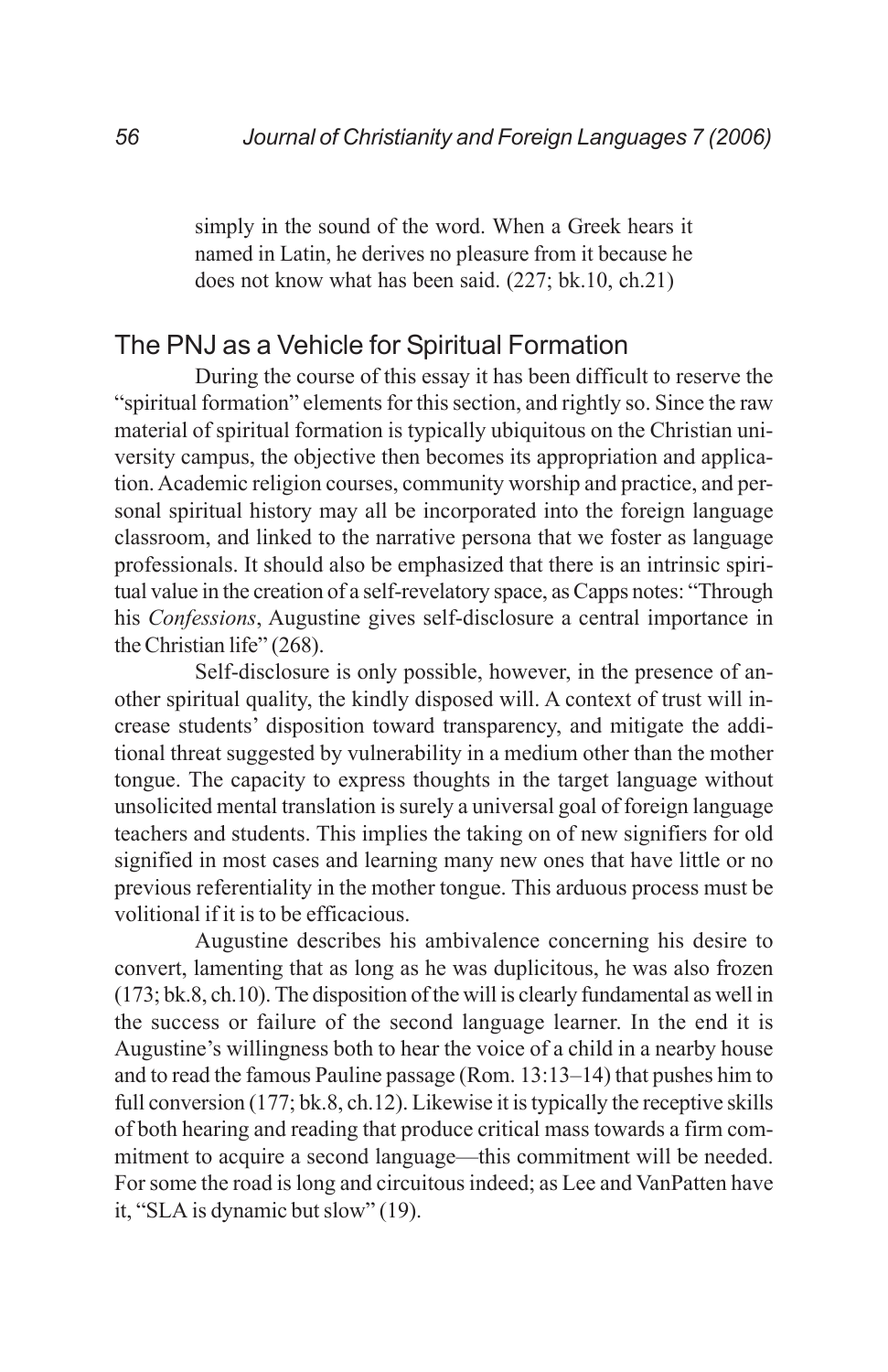We see this same assimilation process again at the death of Augustine's mother. Relational confession and/or journaling offer a place to contextualize an emotional experience (loss in this case) and integrate it into his narrative. Nevertheless, the record of his personal story is not for him alone, but also provides reflective material for other people:

> So it shall be that the last request that my mother made to me [to pray for her each day at the altar] shall be granted in the prayers of the many who read my confessions more fully than in mine alone. (205; bk.9, ch.13)

What can be gleaned from Augustine's self-revelation in this set of circumstances? He confesses the past in order to know who he is in the present, and that others may know him in this way as well.

In a simulated second language community it is also possible to find the expression of emotional camaraderie in the target language with a person facing hardship, loss, or simply the need to be known. The same principle holds for prayer, counseling, affirmation and literally the whole range of human emotions and experiences. The more this discipline is practiced the less artificial it will seem. While switching to the dominant code may be appropriate in certain emergency situations, in general this practice devalues or hinders the exteriorized writing of one's life in the target language. At first students may not realize that their second language is more than an artificial system of sounds—it is a sacramental instrument of communication and solidarity. This aspect of our life together on the Christian campus taps into the dialogical potential of self disclosure in the PNJ.10

As a final observation on spiritual formation and target language writing, the PNJ may draw on the use of the Scriptures, serving both sacred and linguistic ends. However, as discussed by Smith, the use of the Bible need not "reduce the text to display language, but [it] rather assists a response to the text on its own terms" (74). Prescribed tasks such as assigned interaction with the Scriptures beyond simple memorization can both accentuate genuine spirituality and be linguistically advantageous. For example, Augustine's almost constant reference to the Psalms is a pointer for Christian teachers of foreign languages, since it is well known that the Psalms express a wide range of human emotions and experience. Interaction with them in the target language provides a sort of soaking, permeation, or affective immersion experience for the learner. Beatson offers a usage of the Psalms that includes the PNJ-compatible idea of a prayer journal (66).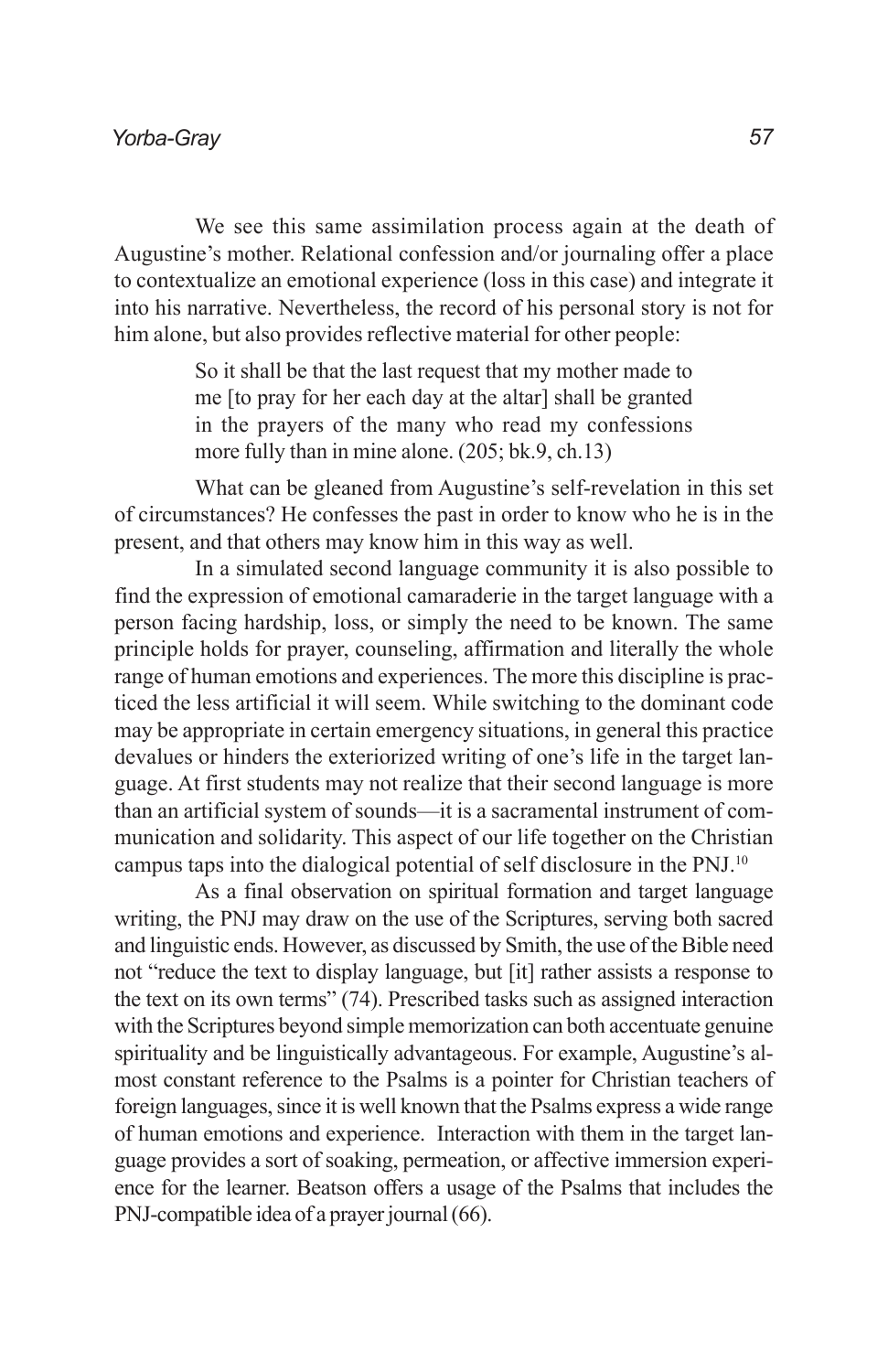## **Conclusions**

The connection I expect to have established is between the narrative self/persona that is constructed in the conceptualized narration of one's life story (for us, in the target language), and the spiritual awakening that potentially accompanies the movement into the space so created. As a case in point, Ohm's investigation reveals that there is "some evidence for the assumption that in the process of SLA a learner's mentality undergoes a reconstructive mutation which is not only essential for the learning process as such but also compels the learning subject to redefine her identity" (459). We learn from Augustine that the interior or personal narrative is inseparable from the self. We can therefore speak as much about Augustine's "self-generated narrative," as we can of his "narrative-generated self." Autobiography as a form of confession is a particularly useful tool in this regard due to its use of familiar events to shed light on the mystery of the self (Capps  $261$ ).<sup>11</sup> The inseparability of Augustine's spiritual formation from his process of self revelation can be instructive for those serving in the field of foreign/second language acquisition. As Augustine contemplates his own shameful past he is tempted to "sink as far as that hell of error where no one confesses to you his own guilt" (137; bk.7, ch.4). Yet he recollects the past and integrates it into his new story, in much the same way that a student's memories (both past and current) may be retold and integrated in terms of the student's second language narrative persona.

As a final point, I wish to emphasize that the goal of the suggestions and observations made here is not to diminish the mother tongue and its associated identity, but rather to open up an overlapping second-language narrative self. Personal narrative journals serve as an aid to this end, and provide a format that both expresses and encourages the internalization and integration of the target language. The professional literature on journaling in tandem with the anecdotal and theoretical observations presented here invite further research in the area of personal narrative journaling as a tool for the integration of spiritual formation and a narrative persona in the foreign language student. There is also need for measurable studies to be carried out in the classroom context (the evaluations included here are but a small step), as well as the suggestions, experiences, and reflections of modern language colleagues.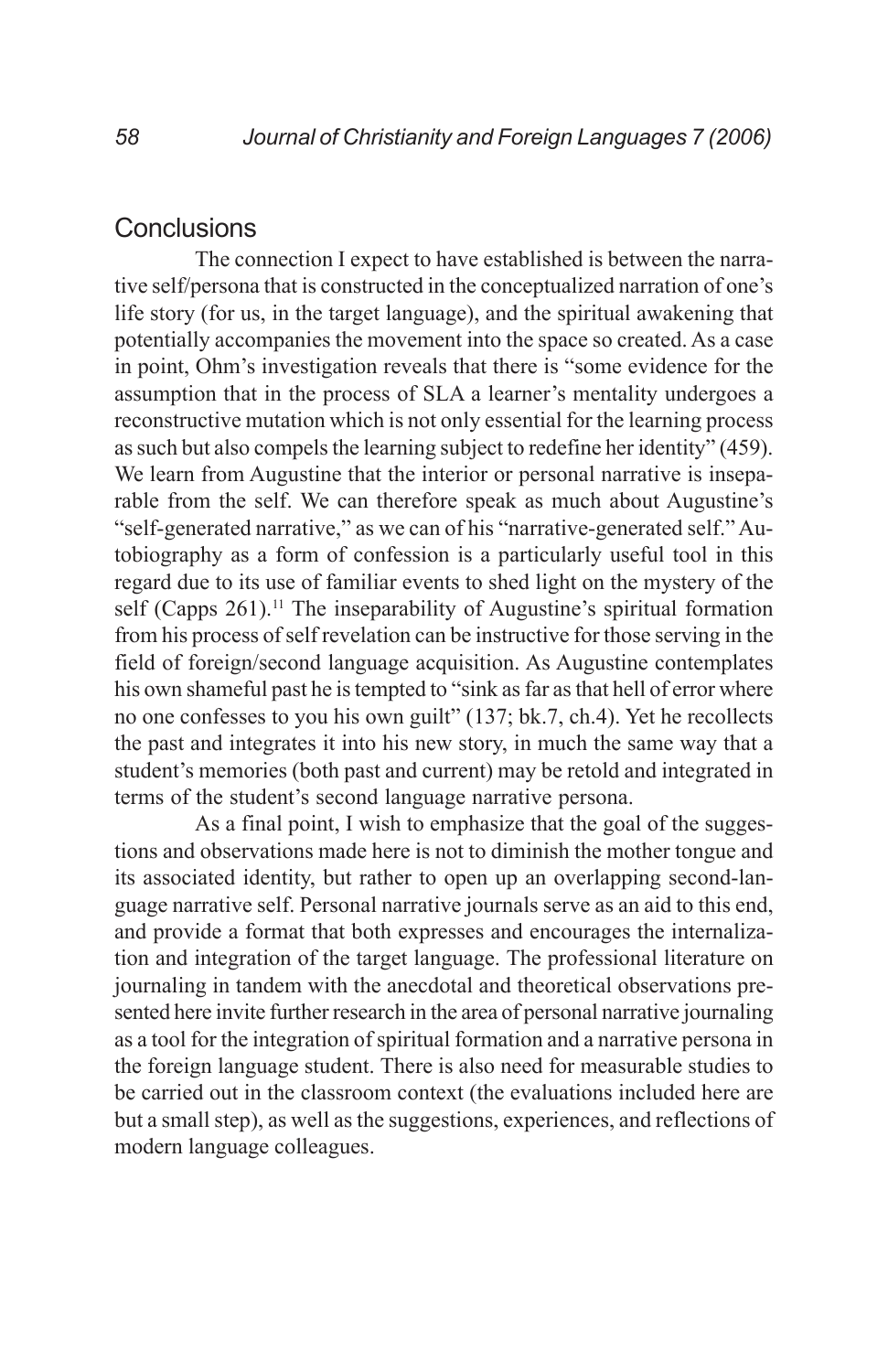# **NOTES**

<sup>1</sup> Quotes from the *Confessions* are taken from Pine-Coffin's translation: page/book/ section (chapter) number.

 $2<sup>2</sup>$  With reference to the use of songs in the classroom, we will do well to remember Scott's caveats of content and cultural validity (75).

3 See Michael Thomas's ¡*De viva voz*! with his chapter "Lo espiritual," or *Enfoques* with "La religión y la política" (Blanco, Chapter 8).

4 For this segment on proficiency levels compare the grid in *OPI Manual*, page 31 for the Assessment Criteria—Speaking.

 $5^{\circ}$  Cf. Lee and VanPatten's discussion of implicit language systems: "Like first language learners, second language learners ultimately construct an *implicit linguistic system* consisting of a variety of components that interact in language use (e.g., a lexical system of words and grammatical inflections such as noun markers and verb markers, a phonological system that governs the sounds, a syntactic system that controls the structure of sentences)" (15).

 $6$  Beatson explains that "students are resistant to or tentative about making public their own views in the FL due to extra-linguistic developmental issues . . . : fear, lack of personal confidence, or inadequate preparation to engage sophisticated argument" (67).

 $7$  See also 2 Cor. 3:2, 3.

<sup>8</sup> He will tell, from *narro* (to make known; to relate, tell, narrate) and confess, *confiteor* (to confess, allow, acknowledge; also, to reveal, make known) (*The Classic Latin Dictionary*).

<sup>9</sup> Iser, for example, asserts that "it is sufficient for us to take the speech act as our heuristic guideline in considering the fact that the written utterance continually transcends the margins of the printed page, in order to bring the addressee into contact with nontextual realities" (55).

 $10^{\circ}$  Compare Darhower's use of the dialogue journal, where the ongoing conversation with the professor is the main objective.

<sup>11</sup> A narrative produced persona may also be conceived of in relationship to a *confessing act.* Broadly conceived the confessing act is comparable to Ceo-DiFrancesco's verbal reports: self-reports, self-observation, and self-revelation (121).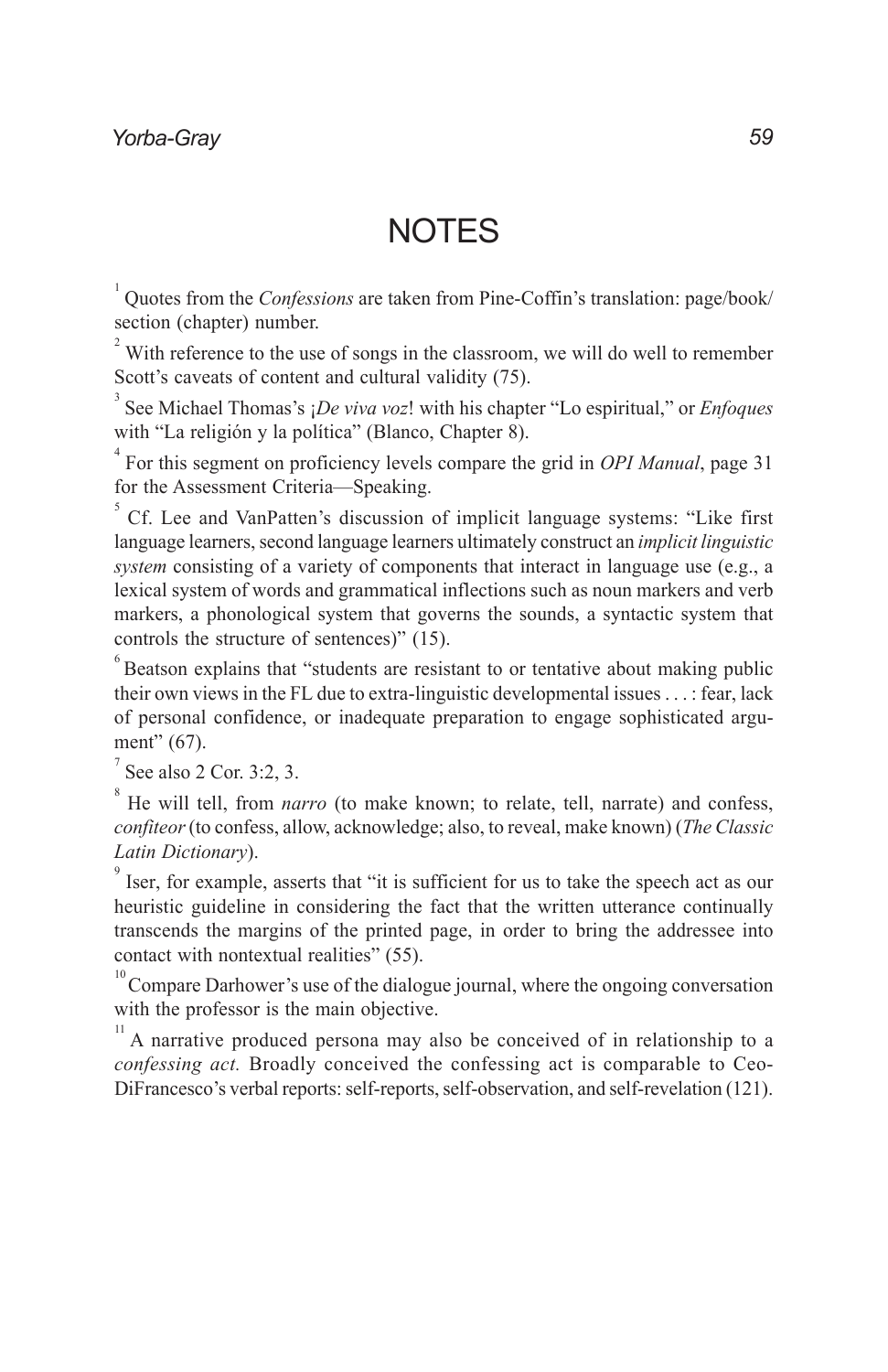# **BIBLIOGRAPHY**

- *ACTFL*: *Oral Proficiency Interview Tester Training Manual* (Revised 1999 with Explanatory Notes). (Appendix: *The ACTFL Proficiency Guidelines—Speaking*). Ed. Elvira Swender. Stamford, CT: ACTFL, Inc., 1999.
- *ACTFL Proficiency Guidelines*. By American Council for the Teaching of Foreign Languages. 15 March, 2004. http://www.sil.org/lingualinks/ LANGUAGELEARNING/Other-Resources/

ACTFLProficiencyGuidelines/contents.htm. Originally published as: American Council for the Teaching of Foreign languages. 1983. *ACTFL Proficiency Guidelines.* Revised 1985. Hastings-on-Hudson, NY: ACTFL Materials Center.

- Arana, Alice A., Oswaldo Arana, and María Sabló-Yates. ¿Qué tal?: *An Introductory Course.* Workbook / Laboratory Manual. Boston: McGraw-Hill, 2003.
- Augustine, Saint. *Confessions*. Trans. with intro. by R. S. Pine-Coffin. NY: Barnes & Noble, 1961.
- Beatson, Jennifer. "Text-bases vs. Thematic/Theological Activities for the FL Classroom: Finding the Right Fit." *JCFL* 6 (2005): 65–70.
- Blanco, José A. and María Isabel García. *Enfoques*: *Curso intermedio de lengua española*. Boston: Vista Higher Learning, 2004.
- Byrne, Lawrence. "Writing God's Story: Self and Narrative Structure in Augustine's *Confessions*." *Christianity and Literature* 38.3 (1989): 15– 31.
- Camery-Hoggatt, Jerry. *Speaking of God: Reading and Preaching the Word of God*. Peabody, MA: Hendricksons Publishers, 1995.
- Capps, Donald E. "Parabolic Events in Augustine's Autobiography." *Theology Today* 40 (1983): 262–72.
- Ceo-DiFrancesco. "Strategies in the Oral Production of Beginning Spanish Learners." *Hispania* 86.1 (March 2003): 121–32.
- *Classic Latin Dictionary*. Chicago: Follett Publishing Company, 1946.

Darhower, Mark. "Dialogue Journals as Mediators of L2 Learning: A Sociocultural Account." *Hispania* 87.2 (May 2004): 324–35.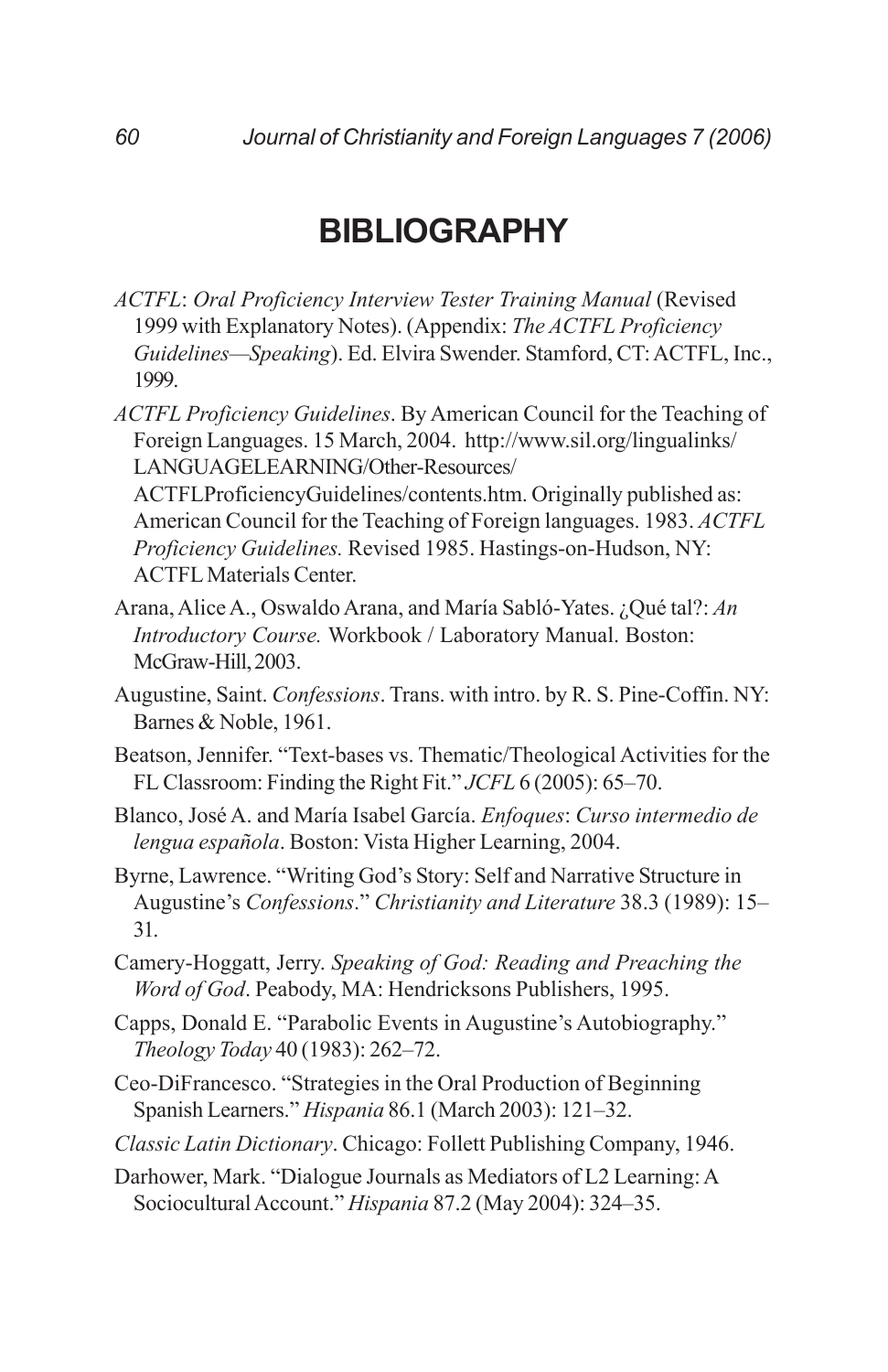- Dorwick, Thalia, Ana María Pérez-Gironés, and Marty Knorre, et. al. ¿Qué tal?: *An Introductory Course.* Sixth ed. Boston: McGraw-Hill, 2003.
- Earl, James W. "The Typology of Spiritual Growth in Augustine's *Confessions.*" *Notre Dame English Journal* 13 (Spring 1981): 13–28.
- Horne, Brian L. "Person as Confession: Augustine of Hippo." *Persons Divine and Human.* Edinburgh: T. & T. Clark, 1991. 65–73.
- Iser, Wolfgang. *The Act of Reading*. Baltimore: Johns Hopkins UP, 1978.
- Kelsey, Morton T. *Adventure Inward: Christian Growth through Personal Journal Writing*. Minneapolis, MN: Augsburg Publishing House, 1980.
- Kemper, Susan. "The Development of Narrative Skills: Explanations and Entertainments." *Discourse Development*: *Progress in Cognitive Development Research.* Ed. Stan A. Kuczaj. NY: Springer-Verlag, 1984. 99–124.
- Krashen, Stephen D., and Tracy D.Terrell. *The Natural Approach*: *Language Acquisition in the Classroom.* NY: Phoenix ELT, 1995.
- Kupersmitt, Judy, and Ruth A. Berman. "Linguistic Features of Spanish-Hebrew Children's Narratives." *Narrative Development in a Multilingual Context*. Eds. Ludo Verhoeven and Sven Strömqvist. Philadelphia: John Benjamins Publishing Company, 2001. 277–314.
- Lee, James F., and Bill VanPatten. *Making Communicative Language Teaching Happen.* Boston: McGraw Hill, 2003.
- McGrath, Alister E. "The Biography of God: Narrative Theologians Point to the Divine Stories that Shape Our Lives." *Christianity Today* 35 (July 22, 1991): 22–24.
- Miller, J. Hillis. "Narrative." *Critical Terms for Literary Study.* 1990. Eds. Frank Lentricchia and Thomas McLaughlin. Chicago: U of Chicago P, 1995. 66–79.
- Redmann, Jennifer. "An Interactive Reading Journal for All Levels of the Foreign Language Curriculum." *Foreign Language Annals* 38.4 (Winter 2005): 484–93.
- Ohm, Udo. "Second Language Acquisition in Terms of Autobiographic Narratives." *Social and Cognitive Factors in Second Language Acquisition.* Ed. Bonnie Swierzbin, et al. Somerville, MA: Cascadilla, 2000. 458–77.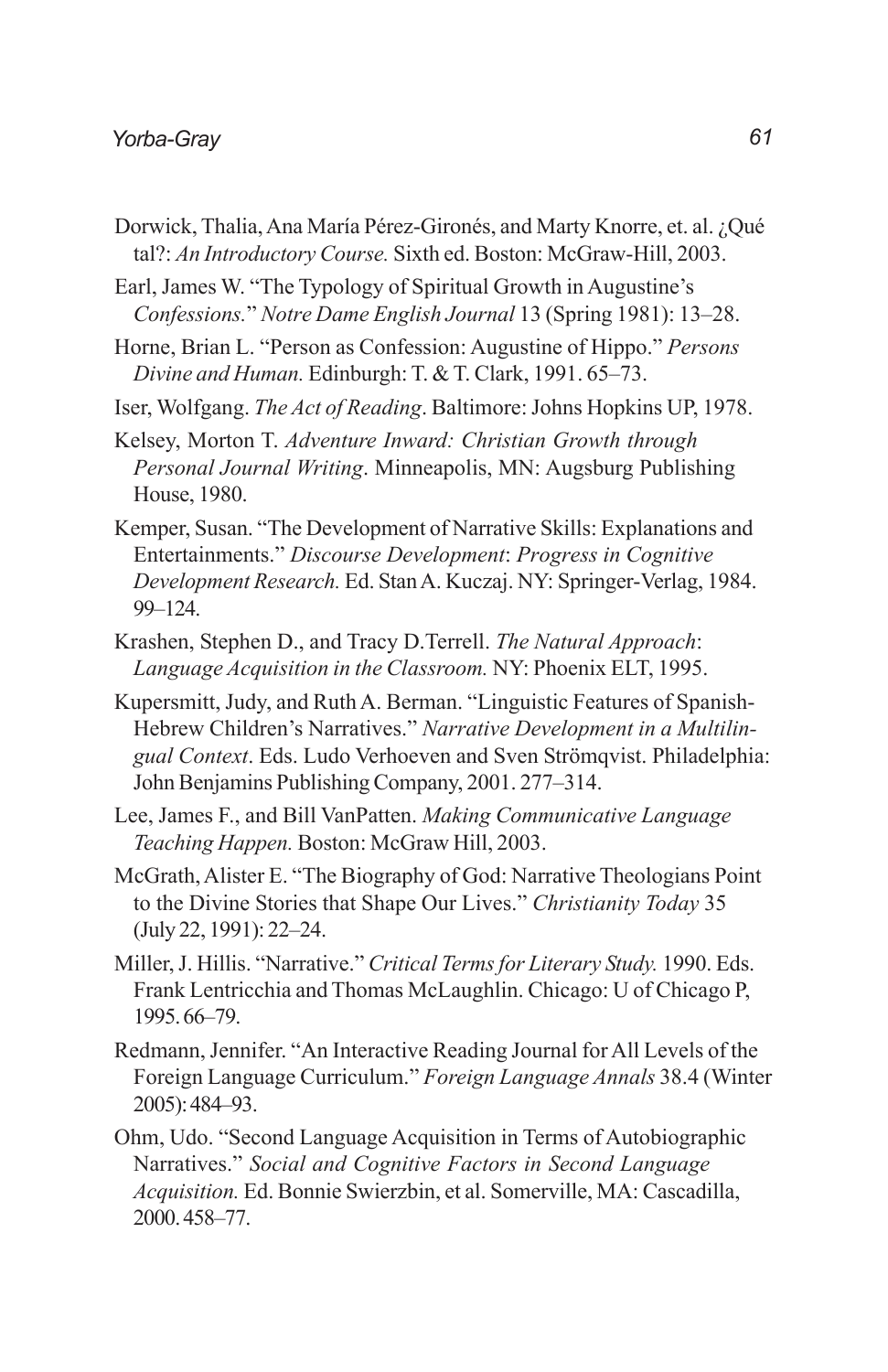- Pritchard, Robert. "The Effects of Cultural Schemata on Reading Processing Strategies." *Reading Research Quarterly* 25.4 (Fall 1990): 273–95.
- Reynolds, Ralph E., Marsha A. Taylor, Margaret S. Steffenson, et al. "Cultural Schemata and Reading Comprehension." *Reading and Research Quarterly* 17.3 (1982): 353–66.
- Scott, Lindy. "Singing into the Wind: Uses and Abuses of 'Christian' Songs in our Foreign Language Classes." *JCFL* 6 (2005): 75–81.
- Sehnalek, Ester, and Mark Warford. "Relatos de experiencias propias como estrategia en la enseñanza-aprendizaje de una segunda lengua." *Hispania* 88.1 (2005): 172–81.
- Simons, George F. *Keeping Your Personal Journal.* NY: Paulist Press, 1978.
- Smith, David I. "Scripture, Speech Acts and Language Classes." *JCFL* 6 (2005): 71–74.
- Storme, Julie A. and Mana Derakhshani. "Defining, Teaching, and Evaluating Cultural Proficiency in the Foreign Language Classroom." *Foreign Language Annals* 35.6 (Nov./Dec. 2002): 657–68.
- Thomas, Michael D. ¡De viva voz!: *Intermediate Conversation and Grammar Review.* Boston: McGraw-Hill, 2001.

## **APPENDIX I**

# **Personal Narrative Journal (from Intermediate SPA I Syllabus)**

#### PERSONAL NARRATIVE JOURNAL-WRITING PORTFOLIO

1. You will need a three ring binder (not more than a 1 in. thick back) to journal your personal adventures in Spanish! A minimum of two entries per week is required—one as a personal reflection, "mi historia" 'my history,' and another entry as an assigned writing or activity. These journal entries will be graded subjectively and not primarily for grammar and orthography (see grading rubric). Do your best to write accurately, but the point here is personal expression at your level—you will be graded for your creativity and effort at expressing yourself in Spanish more than for the mechanics of the language per se (that happens elsewhere; i.e., regular class-assigned compositions, exams, etc.).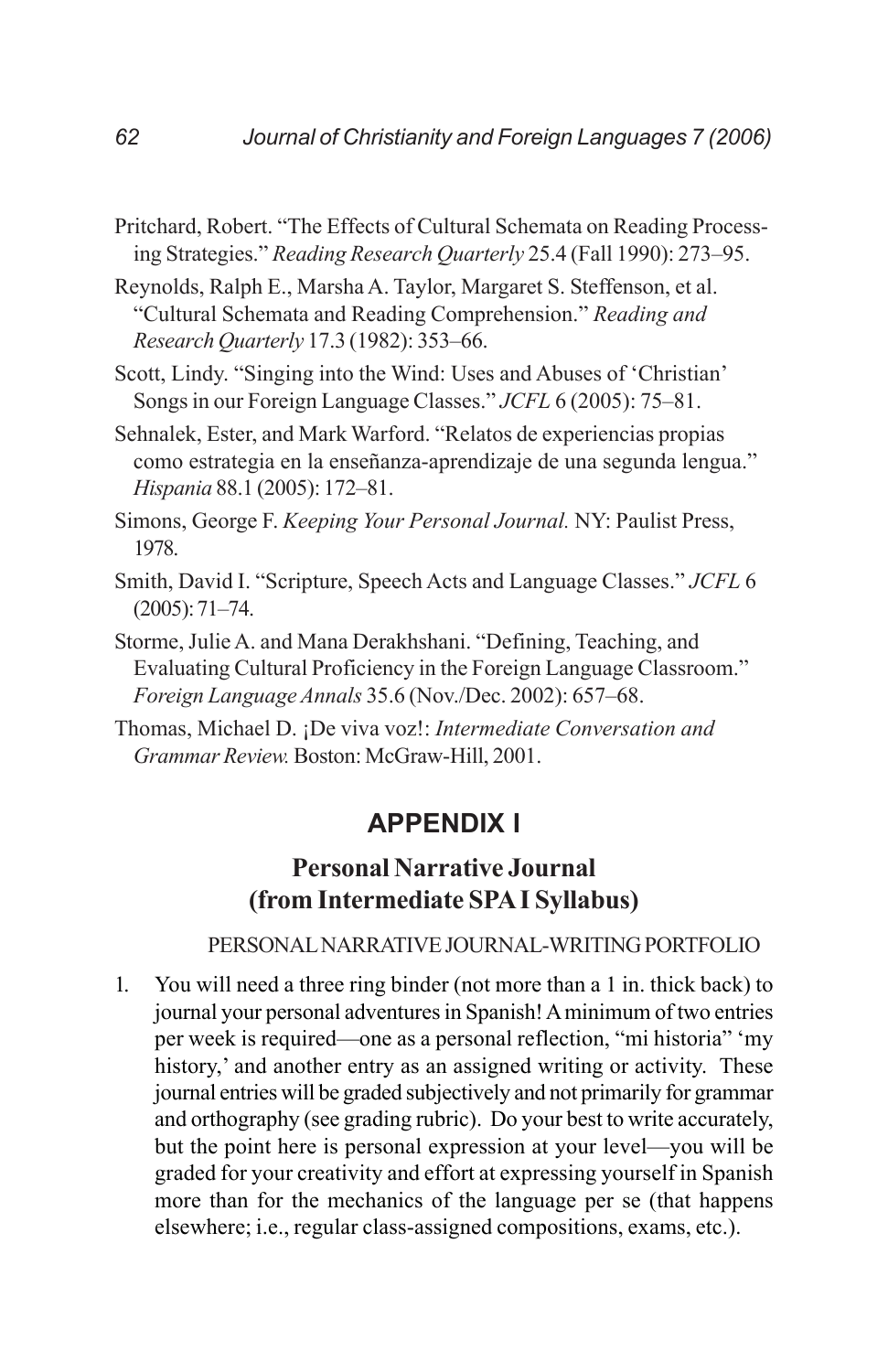2. During chapters 1 and 2 of our text your entries should consist of a minimum of 100 words per entry. For chapters 4–6 journal entries will consist of a minimum of 150 words each. To achieve the grade of "A" on the journal something more than the bare minimum entries will be necessary—evidence of honest spiritual reflection, a creative touch, extra more in-depth entries, etc.

A. Description: "*Personal entries*" are autobiographical, and consist of releasing inner creativity & imagination. You will record and reflect on who you are, past and present, and who you are becoming—both as a person and as a learner of Spanish. You may also describe feelings, hopes, goals, and spirituality (*en español naturalmente*). This kind of entry should tell your story and history, in some way reflecting insights, understanding, progress and questions. Your observations will naturally be more basic to begin with and grow as you progress in the language. (14 entries—one per week)

### B. Description: "*Assigned entries*" consist of two kinds:

- 1. Six of these entries will consist of the "Para escribir" exercises from the Workbook. Write "see journal" in the workbook for this exercise and write the exercise out by hand in your journal.
- 2. This leaves 8 entries such as those bulleted below to be chosen by the student. They should consist of (a) a description/summary of linguistically and/or culturally authentic experiences, and (b) your personal evaluation and response to these. Some scheduling flexibility is allowed to accommodate events as they come up. Examples of this category include: volunteer work in the Hispanic community, mission outreach trips in a Hispanic setting, Spanish field trips, Hispanic church services or chapel, or a written summary/response to an approved Spanish children's book or a Spanish movie.

**NOTE:** Please number, date, and word count all of your journal entries. Journals are checked every two weeks, and will follow the pattern noted below (See course calendar for due dates):

Week one: a) Personal entry, b) Assigned entry (composition theme from Workbook)

Week two: a) Personal entry, b) Assigned entry (linguistically and culturally authentic event)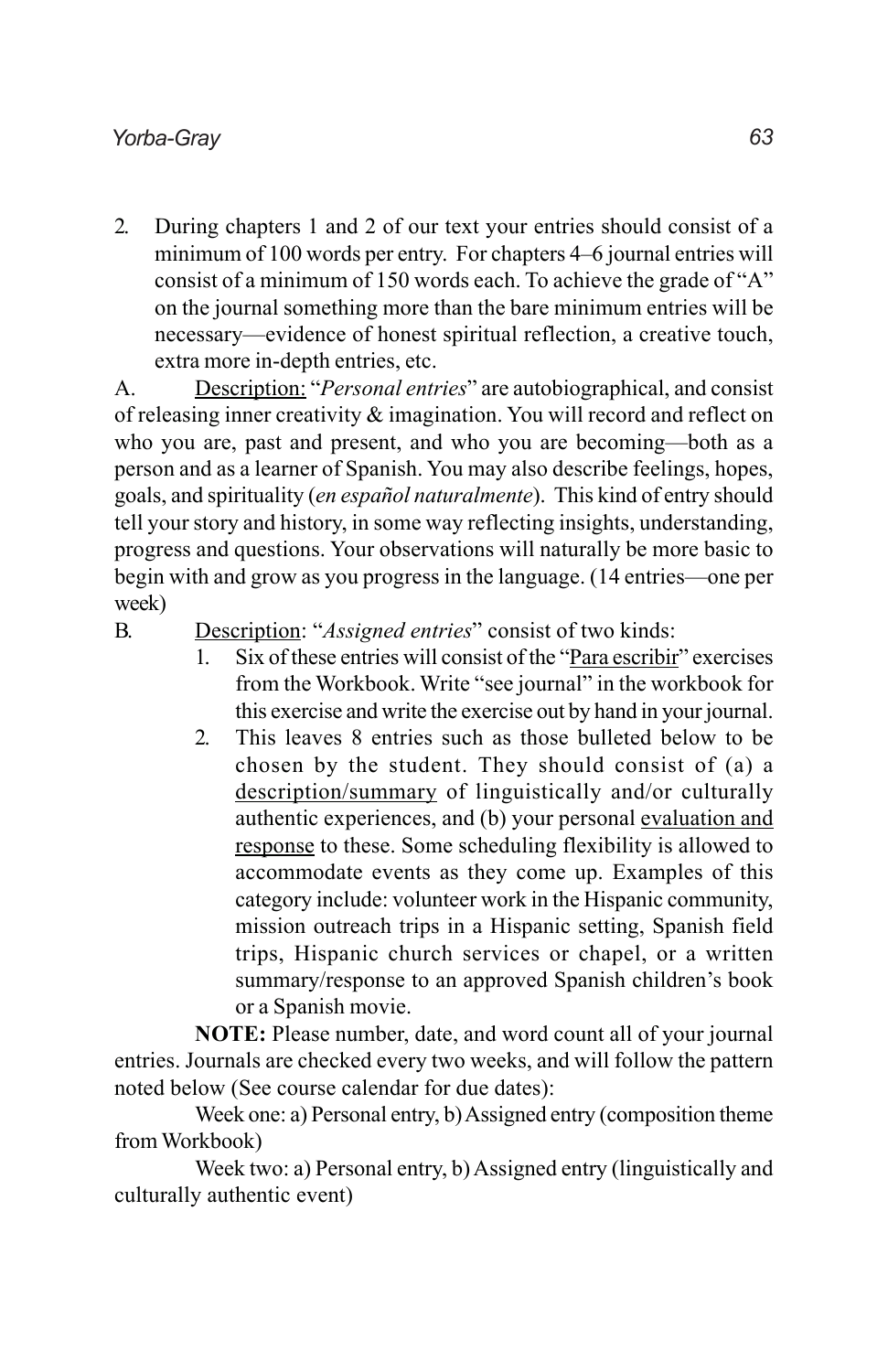#### *Expectation not met 1-3 Meets expectation 4-5 Exceeds expectation 6+ Total %* Global: Creative expression, appearance, personalized  $x^2$ = Accuracy (evidence of careful use of vocabulary, orthography, grammar, and writing style)  $x2=$ Personal narrative and reflection entries (content and self-expression)  $x6=$ Assigned entries (a): WB composition (Has the topic been covered?)  $x^2$ Assigned entries (b): authentic linguistic cultural experiences (description and reflection; evidence of personal, spiritual, and linguistic growth)  $x^5$ =

# **APPENDIX II**

# **Personal Narrative Journal, a sample grading rubric**

Definitions:

- a. Expectation not met  $(1-3)$  Entries are too short, hard to read and/or decipher, the entries show little creativity or intentionality.
- b. Meets expectation (4–5) Word count standards are met or exceeded, the entries show "engagement," there is not excessive dependence on untranslated vocabulary items. 4.5 is a middle score here =  $90\%$  (A-).
- c. Exceeds Expectation  $(6+)$  The student has gone beyond the assignment to express maturing insights into his or her experiences, spiritual growth, and learning. Shows evidence of pushing into the next proficiency level.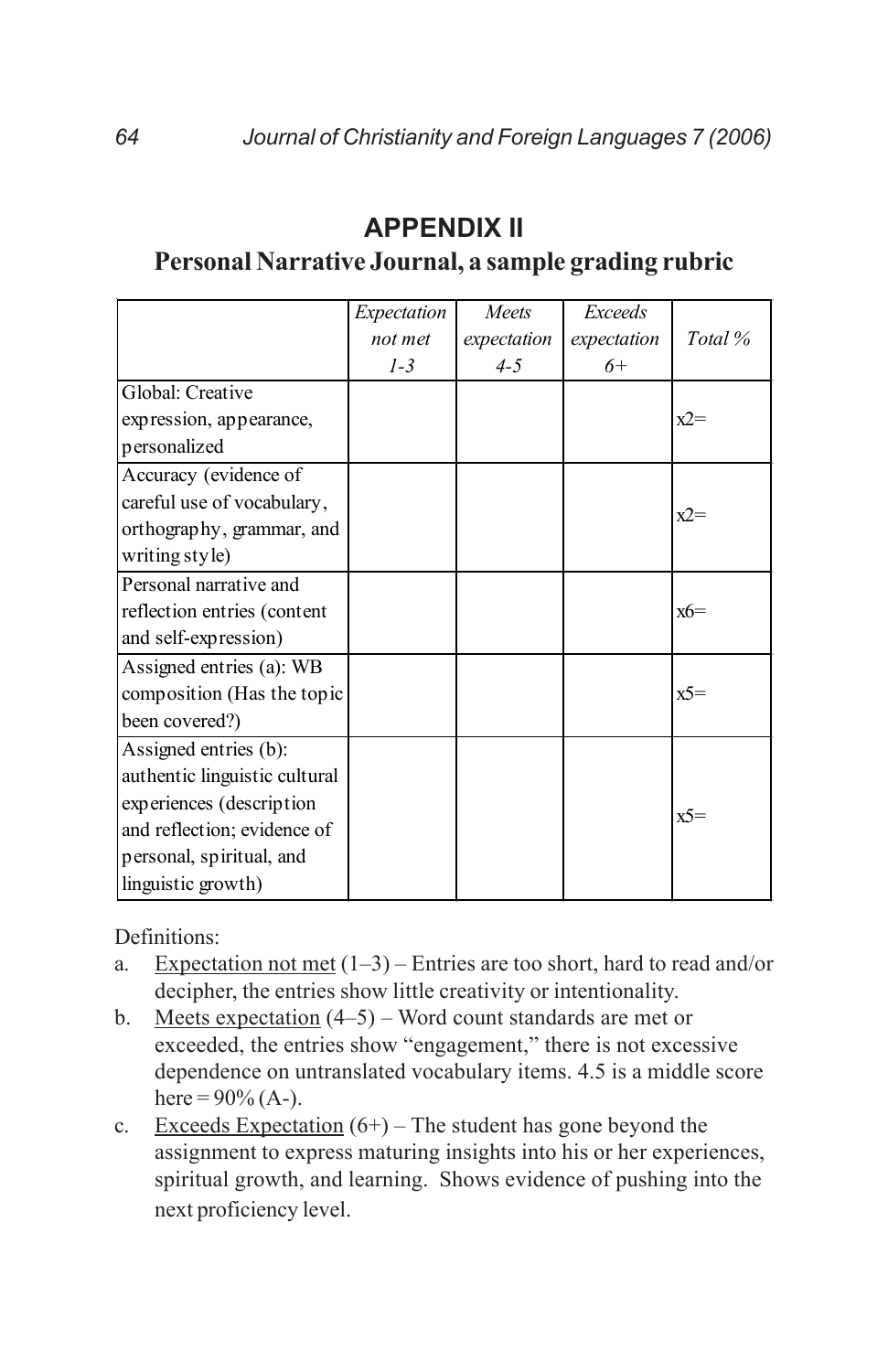# **APPENDIX III Personal Narrative Journal, Student Evaluations**

(Evaluations of two courses, 2004; Summary of responses from 13 students.)

| How much were the following items       | very         | little         | Some           | much           | very           |
|-----------------------------------------|--------------|----------------|----------------|----------------|----------------|
| helpful or useful?                      | little       |                | $?-, +?$       |                | much           |
| "Assigned entries" (culturally and      |              |                | 5              | 5              | 3              |
| linguistically authentic experiences)   |              |                |                |                |                |
| Workbook-related entries                |              | $\overline{4}$ | 6              | $\mathbf{1}$   | $\overline{c}$ |
| Personal entries (your story)           |              | 1              | 1              | 5              | 6              |
| The number of entries was about right.  | $\mathbf{1}$ | 3              | $\overline{4}$ | $\overline{2}$ | 3              |
| The length of the entries was about     |              |                | $\overline{2}$ | 6              | 4              |
| right.                                  |              |                |                |                |                |
| It was clear what was expected.         |              |                | $\overline{2}$ | 8              | 3              |
| The professor's comments and            |              |                | 4              | 4              | 5              |
| corrections were helpful.               |              |                |                |                |                |
| My grammar, spelling, and vocabulary    |              |                | 3              | 9              | $\mathbf{1}$   |
| have improved.                          |              |                |                |                |                |
| Journaling was an essential part of my  |              | $\mathbf{1}$   | 5              | 4              | 3              |
| learning experience in this class.      |              |                |                |                |                |
| Journaling in this class has helped my  |              |                | 4              | 5              | 3              |
| self-expression in Spanish.             |              |                |                |                |                |
| Journaling has helped the professor     |              |                | 6              | 6              | 1              |
| and me to know each other better.       |              |                |                |                |                |
| Journaling in this way has helped me    |              | $\overline{2}$ | $\overline{c}$ | 5              | $\overline{2}$ |
| to internalize Spanish.                 |              |                |                |                |                |
| I feel more comfortable about writing   |              | 1              | $\overline{c}$ | 6              | 4              |
| in Spanish as a result of the PNJ.      |              |                |                |                |                |
| The personal narrative journal has      |              |                | 3              | 4              | 5              |
| overall been a positive experience.     |              |                |                |                |                |
| I hope to continue journaling in future |              | 2              | 3              | 4              | 3              |
| classes.                                |              |                |                |                |                |
| Journaling has benefited my personal    |              | 3              | 7              | $\overline{2}$ | 1              |
| spiritual growth.                       |              |                |                |                |                |

*(Appendix continues on next page.)*